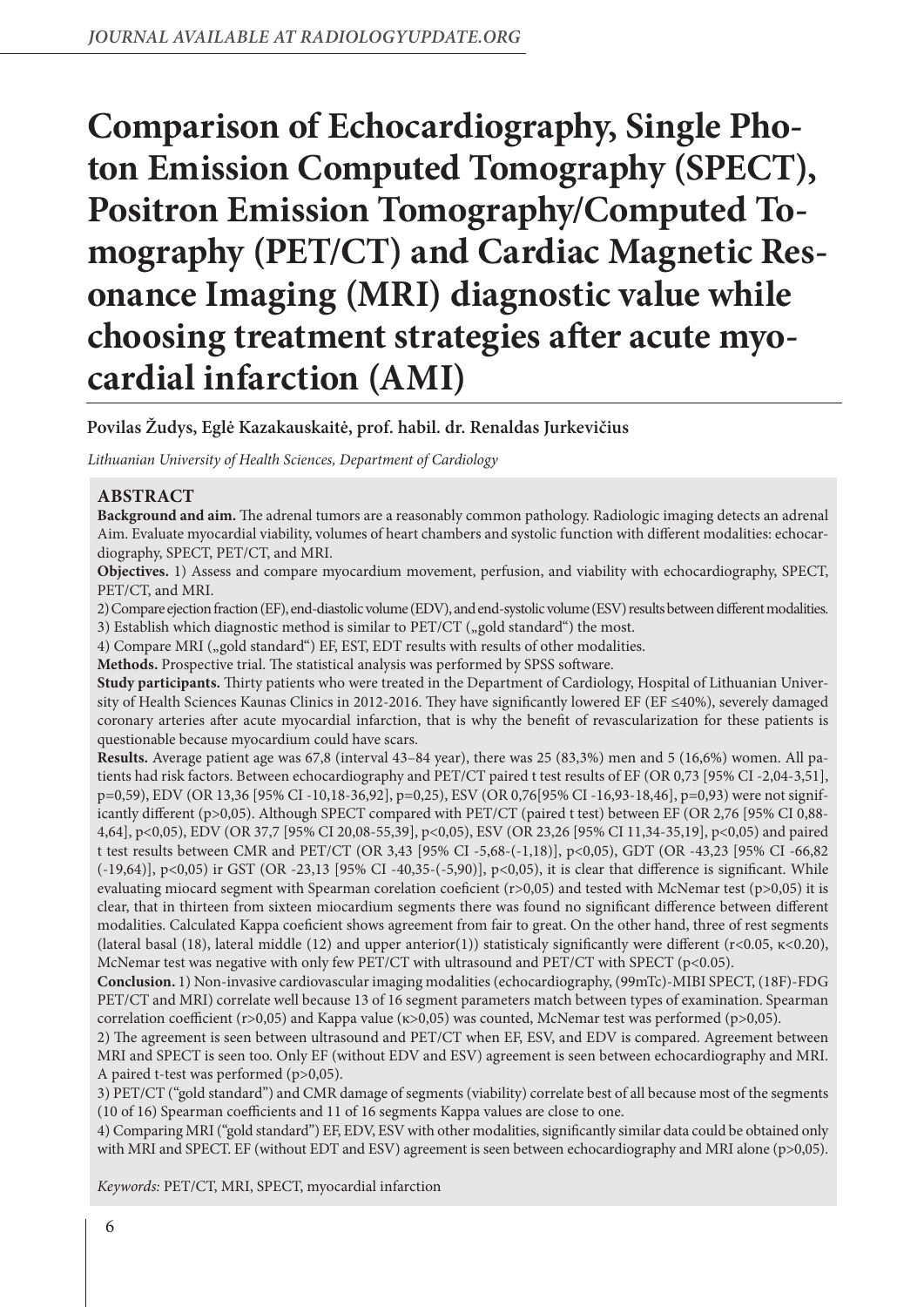#### **INTRODUCTION**

The number of people who are prevalent to have ischemic heart disease (IHD), angina pectoris (AP), or myocardium infarction (MI) is increasing, and this trend is growing worldwide [33, 38]. Ischemic heart disease is a dysfunction of myocardium because of the decreased flow of oxygen to heart contractile cells. The cause of the disease is atherosclerotic coronary artery stenosis or spasms, which causes various length or localization myocardium ischemia [15]. IHD can expose as the sudden death of heart muscle, myocardium infarction, angina pectoris, heart rhythm, and conduction disorders or heart failure [33, 34]. According to the Lithuanian Institute of Hygiene, coronary artery disease-related deaths comprise more than half cases of death in Lithuania [33]. This is one of the biggest social, economic, and health issues not only in Lithuania but in the world as well [34]. In Europe, 4,25 million people die because of coronary artery disease annually [32]. More women die (55% of all deaths) than men (43%), the condition is more prevalent between the lower-income population, because people and society health depend on finance and budget [32, 33].

Left ventricle (LV) ejection fraction (EF), end-diastolic volume (EDV), and end-systolic volume (ESV) are used to diagnose and evaluate heart and coronary artery disease [35]. Moreover, these parameters provide useful diagnostic information during heart failure or when heart valves are damaged [36].

Various diagnostic modalities are used to evaluate EF, EDV, ESV, and condition of heart muscle segments: echocardiography, Single Photon Emission Computed Tomography (SPECT), Positron Emission Tomography (PET/CT), heart Magnetic Resonance Imaging (MRI) [37]. Those modalities should give the same results with comparable errors [38, 39]. Diagnostic methods are convenient because all necessary information can be acquired in a single procedure.

SPECT shows LV function and myocardial perfusion [41], PET/CT – LV function, and viability (evaluation of functional parameters), although MRI with late gadolinium enhancement precisely shows EF, EDV, ESV and myocardial viability (anatomical parameter (scar) evaluation) [42]. With echoscope LV function, volumes and movement could be easily evaluated [40]. Previous studies show that there is a good correlation of LV parameters between those four methods, although there are some problems while myocardium perfusion defects, hibernating myocardium, or scars are found [43]. Moreover, there are specific problems with patients who have a small heart or because of poor video resolution and decreased quality of LV endocardium view because of image fusion at the end of systole [44, 45 46].

Firstly, if doctors want to increase patient prognosis, and outcomes of the disease, the precision of radiologic modalities should be evaluated. Looking at the world literature, only two modalities are being analyzed. Moreover, this is the first time in Lithuania when all four modalities are compared together.

In this article, main LV parameters (EF, ESV, EDV) and function of damaged heart segments (contraction, perfusion, and viability) are compared using echocardiography, SPECT, PET/ CT, and heart MRI. PET/CT is a "gold standard" evaluating myocardial viability [13] while MRI – LV volumes and function [3]. It is essential to compare the match level between all four modalities (echocardiography, SPECT, PET/CT, and MRI). Differences between results can occur because of the type of myocardial damage or the size of the heart [39]. The reason why big errors were seen while evaluating LV viability, function, and volumes was because of doctor's subjectivity and time between examination (procedures took place not the same day). All different diagnostic modalities are used to evaluate anatomical heart structure, although PET/CT (being expensive) is partly harmful to the patient because of exposure to radiation, shows myocyte morphology what helps to determine myocardial viability more precisely. Four chosen modalities are discussed not only that it shows myocardial damage precisely but is increasingly being used in clinical practice (PET/CT and MRI first were introduced in LUHS KC in autumn of 2012).

It is expected that this article will help to answer the question of which modality is the best to evaluate different parameters of the heart, but will help to choose which one to use (most pre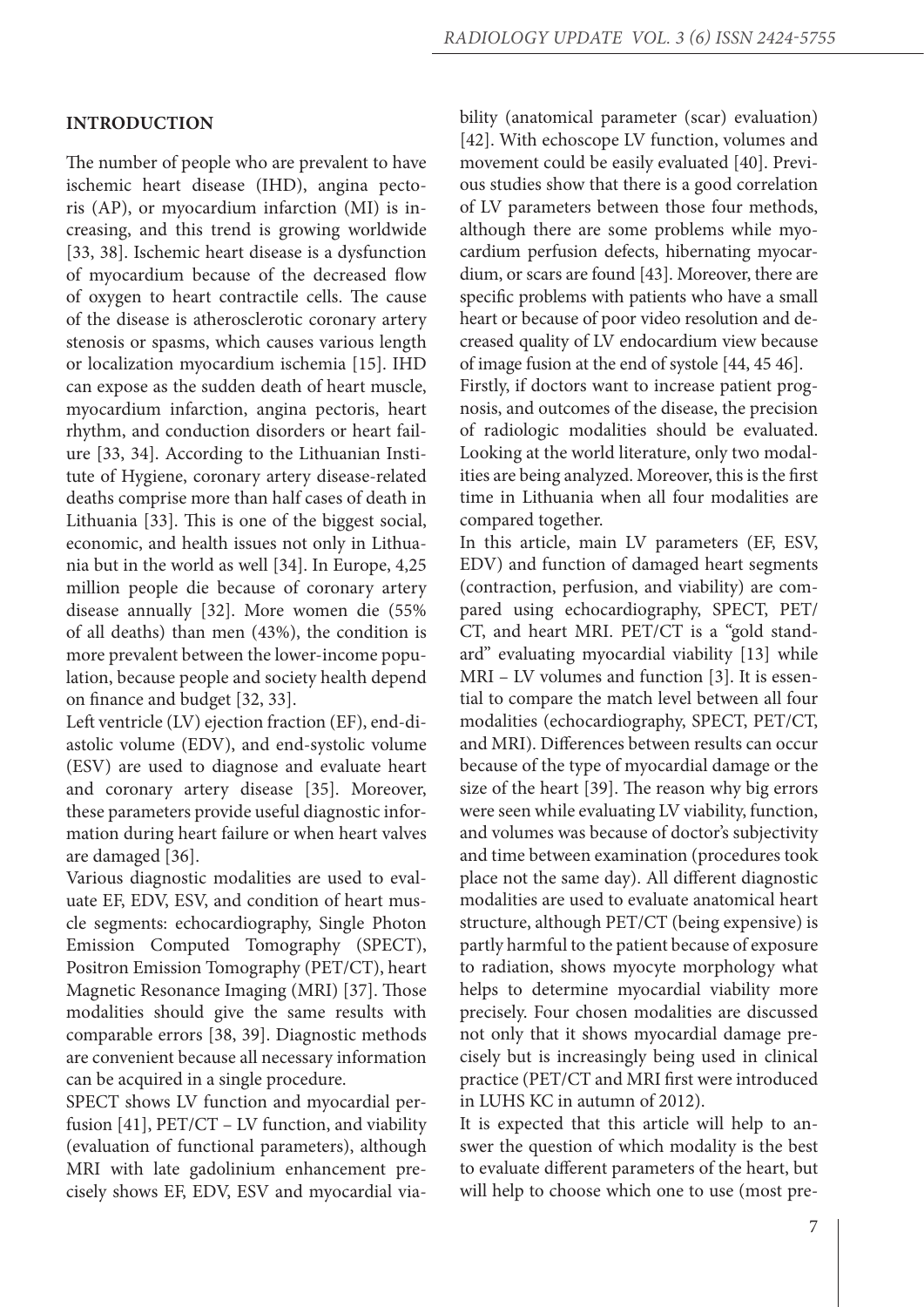cise, fastest and cheapest, less harmful) to examine patient. According to all mentioned reasons, the aim of this article is clear – to evaluate myocardium viability, heart volumes, systolic LV function using different modalities: echocardiography, SPECT, PET/CT, and heart MRI.

## **POSITRON EMISSION TOMOGRAPHY**

PET scanners were introduced in 1970 and were used only for scientific purposes. After 1990 all body PET scans were started to be used in clinical practice. Firstly, it was used only for neoplastic processes, later for cardiologic patients. There was a problem related to the lack and availability of radionuclide material. Lack of computer software was an issue, too, so PET examinations were not performed daily.

PET is a radionuclide related examination method in which detectors are used to discern positron-emitting particles. This allows scientists and doctors to observe various biological events. There is no stable matter in nature which emits positrons, that is the reason why radionuclides must be produced in a particle accelerator – cyclotron (for example 18 F-fluor-2-deoxyglucose, which has a half-life of 110 seconds). PET scanners just visualize radionuclide existence in tissue, and physiologic signal depends on radioactive substance characteristics. The main disadvantage is that the half-life of a substance is low, which leads to high procedure costs [1, 2].

When positron leaves the atom's nucleus, it travels few millimeters and meets an electron, collides with it, and emits two photons, who travel in two opposite directions and are seen in circular detectors. Trail of two photons draws a line between two detectors and is called response line (sinogram). With the help of a computer, all response lines are combined, and a three-dimensional image is made dependent on radioactive material presence in tissue [3, 4].

Radiotracers attenuation correction is produced using computed tomography, which leads to lesser artifacts, and it leads to less negatively positive perfusion defects, which result in higher specificity. High PET resolution allows us to evaluate small perfusion defects and lowers false-negative results. Moreover, short radiotracer half-life reduces radiation dose and enables to produce tension and relaxation phases with the same scan.

PET compared to SPECT has more advantages because it has higher spatial resolution and attenuates correction more precisely, which leads to lesser numbers of tissue artifacts. Many studies proved that PET specificity and sensitivity is more than 90% [50, 51, 52].

Using outer detectors and PET radiotracking technique, it is possible to get in vivo radiotracer dispersion views. Just as the same as in CT scans, cross-sectional views are produced. View quality and type depend on radiotracer. PET allows evaluating blood flow, heart function, and metabolism using biological substrates not invasively with radionuclides such as carbon, oxygen, nitrogen, or fluoride. These radionuclides have a shorter half-life than those used in SPECT. Moreover, fluoro-deoxy-glucose (FDG) metabolizes fast, which means that stress test with adenosine or dobutamine could be proceded quite fast [24]. PET radiotracers acquire a stable stance when they emit positron, which is electron antimatter. Positrons have the same resting mass as electrons but are charged positively. When positron collides with an electron, they annihilate each other and emits 511-keV gamma radiation. Gamma radiation is colinear and flies in the opposite direction, so PET scanner could be programmed to detect only that kind of rays. This method allows us to reach higher spatial resolution than SPECT. Also, PET is stationary, while SPECT rotates [5, 7]. PET allows for correcting attenuation too [6]. Myocardium blood flow speed evaluation provides diagnostic and prognostic value sooner than it could be evaluated with SPECT, that is the main disadvantage of SPECT. Also, perfusion, substrate metabolism, and heart innervation in vivo can be monitored with PET noninvasively. That allows scientists to examine heart physiology and pathophysiology. FDG is the most common radiotracer used in examining myocardium viability [5].

## **HYBRID PET/CT**

Ability to evaluate CAD, myocardium perfusion, metabolic activity, and function of the ventricle with hybrid PET/CT makes it inextinguishable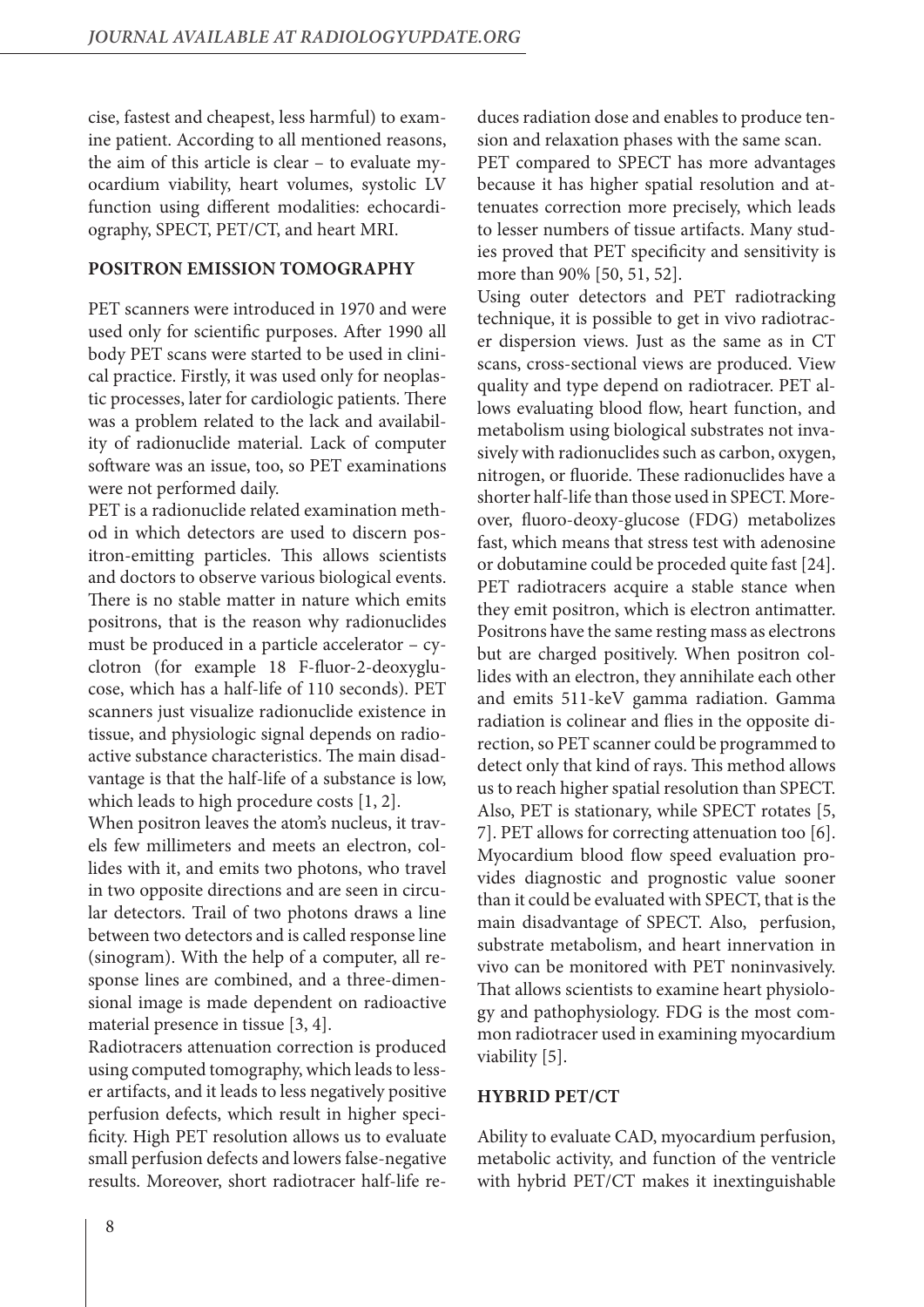in clinical practice [8]. Heart PET/CT is quite a new modality for patients with CAD. The myocardium is evaluated coronary anatomy and function with a single scan; that is the reason why it has huge potential for cardiac patients. Hybrid PET/CT allows evaluating the location of the stenosis, level, and functional myocardium damage [10]. Moreover, the calcium index could be computed to patients with CAD and to proceed noninvasive angiography with contrast [9]. Production of PET/CT scanners starts with adding a CT system (which can produce 64 or more sections) to the PET scanner. These integrated systems work together to help the patient. All software is combined into a mechanical part of the PET device. One universal gantry is used with integrated software with PET/CT interface. CT portal is used in front of the device or back of it. Originally CT component in PET/CT device was used to correct attenuation and to see the patient's anatomy more precisely. Other more modern tomographs are able not only to correct attenuation but evaluate coronary calcium index and make CT angiography. All information about CT could be found in SNMMI/ASNC/ SCCT guidelines [11].

Multiple layer CT angiography improved fast and became the most promising noninvasive heart artery examination method. Because of PET/CT scanners and improved software, multidisciplinary methods came to life with whom coronary arteries can be evaluated thoroughly using coronary artery calcium index and coronary angiography [12]. Moreover, PET/CT allows evaluating myocardium viability and metabolism [13].

Hybrid PET/CT helps to evaluate risk level and helps to make a decision about which CAD treatment strategy to choose. Compared studies showed that half of angiographically significant stenoses are not related to perfusion defects and are not hemodynamically significant. In contrast, coronary anomalies are found to patients with normal perfusion; First clinical trials were presented by Namdar et al., using PET with [13N]NH3 and four-layer CT angiography for 25 patients with CAD. Sensitivity, specificity, positive and negative, and predictive values foreseeing significant stenoses were 90%, 98%, 82%, and 99% respectively compared to golden

standard – PET and angiography. This research shows that hybrid heart examination is crucial non-invasive for CAD and choice of treatment strategy [14, 15, 16].

Previous studies show that if perfusion defects are not found with PET/CT, then the probability for a patient (who has a moderate or high risk for CAD) to die is very low (1%). Also, patients who have less recurrent ischemia are treated with medication more effectively than a revascularization procedure. Although patients with large ischemia regions treated with invasive procedures receive better outcomes. Discussed methods allow specialists to decide which treatment strategy to use [2].

Diagnostic PET accuracy for CAD is high (sensitivity and specificity are more top than 90%). It is unique that with the help of PET, scientists can measure blood flow mL/min/g in the active and resting phase. Studies show that blood flow analysis with PET significantly reveals CAD incidence. Moreover, hybrid PET/CT is developing fast and can examine patients in the 45-minute interval in one session [2, 18].

#### **GLUCOSE METABOLISM IN MYOCYTE**

In specific surroundings, myocyte uses glucose for proper function for energy production and survival. In the aerobic environment, myocyte uses long-chain fatty acids, and this provides 70% of all energy demand. About 20% is received from glucose. Postprandial glucose rise is used for energy production firstly; this fast adaptation is crucial for normal heart function and is independent of lack of substrate, hormone imbalances, heart work, or other factors.

Chronic adaptation for substrate metabolism is seen after abnormal stimuli are observed. For example, if there is a chronic insufficiency of myocardial blood flow when the myocardium is hybernated leads to excessive dependability from plasma glucose. That is the mechanism of protection against hypoxia. On the other hand, if diabetes mellitus is present, then fatty acids are used more, and glucose is becoming not that necessary. This way of receiving energy is harmful to heart cells, which lead to heart dysfunction [19].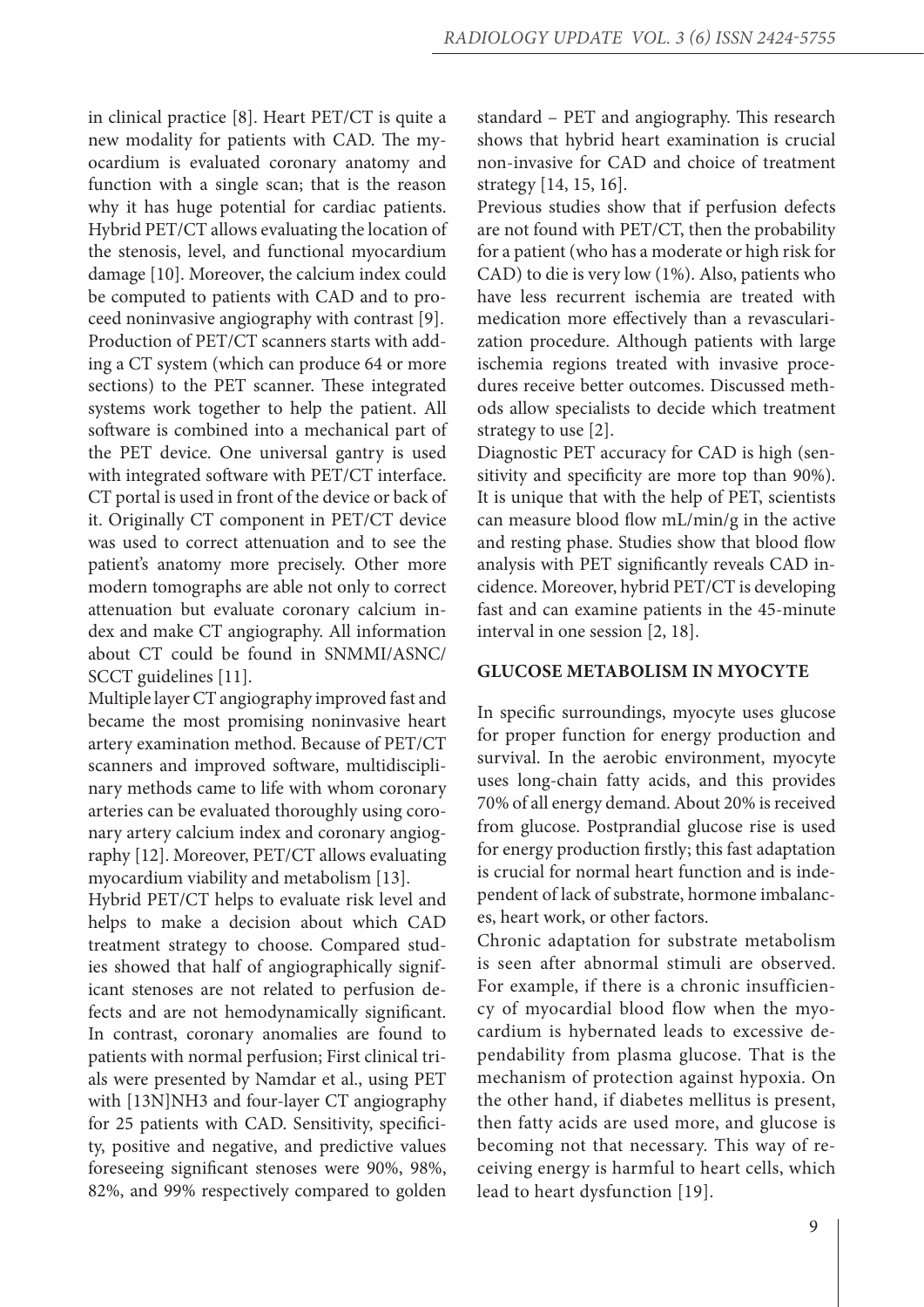FDG is used for the detection of viable myocardium because glucose metabolism is a sign of biological activity. Also, FDG is used to diagnose patients with heart sarcoidosis, moderate or intense vasculitis, and heart implant infection where inflammation is the primary pathogenetic process.

Myocardial glucose intake depends on serum glucose and insulin level. Patient preparation also plays a crucial role in the need of getting an accurate view of myocardial viability. There are specific protocols that advises how to cope with a patient who has diabetes and those who do not [5, 20].

PET/CT is an essential procedure for diagnosing CAD because it allows detecting atherosclerotic damage (CT) and its' effect on blood flow (PET) in a single scan. It provides essential CAD diagnostic value and has a considerable advantage compared to CT or PET separately [18].

# **ECHOCARDIOGRAPHY**

Echocardiography is cheap, convenient, and is easy to do. This diagnostic method can show heart function and hemodynamics. It is the most common diagnostic modality after cardiography and chest x-ray. For patients with acute heart pain, transthoracic echocardiography is made to evaluate myocardial movement and to diagnose acute coronary events. It is easy to find some dyspnea reasons such as dissection of the aorta or heart tamponade [47].

# **CARDIAC MAGNETIC RESONANCE IM-AGING**

Magnetic Resonance Imaging procedure in cardiology is making progress significantly fast, especially when there is a possibility to combine and synchronize it with electrocardiography. Using intravenous contrast agents, it is possible to evaluate myocardial structure changes. MRI is a noninvasive diagnostic method that allows examining a patient while he is laying on his back. MRI has better soft tissue differentiation ability than CT even without contrast agent.

MRI similarities compared to other radiologic methods – there is no radiation, the procedure

is noninvasive, and there is no known negative effect to the human body, only that tissue collects radio waves, and body temperature may increase to around 1 degree Celsius during the procedure. To have quality images, 1,5 T MRI is required. 3 T MRI machines are better only at evaluating myocardial perfusion. While diagnostics with MRI is evolving and progressing, ventricle general and segmental functions could be evaluated easily (resolution is better than CT). Valve and vessel blood flow analysis could be performed because of great video resolution, and MRI is the easiest method to evaluate right ventricle function compared to other modalities. MRI disadvantages are excessive patient cooperation during the long phase of the examination, which takes 1,5 hours, is expensive, and requires a long time to proceed [21].

Heart muscle evaluation for patients with CAD and left ventricle insufficiency is crucial. Many methods are being used in clinical practice to evaluate heart morphology, function, and metabolism. Every method and procedure has its' own diagnostic advantage for measuring myocardial viability, although no one of each can show heart wall damage. MRI with contrast was presented as an alternative for evaluating heart damage. Few experimental studies show a comparison of histologic and contrast MRI views of muscle necrosis, moreover, contrast MRI allows to detect reversible and permanent myocardium defects with the help of contrast agent, which accumulates transmurally. Depending on the radiotracer's presence in heart muscle contractile function, prognosis can be predicted after revascularization of infarcted myocardium in the presence of CAD [22, 23].

Late gadolinium enhancement (LGE) is a unique feature of MRI and is related to different gadolinium contrast agent presence in normal and damaged myocardium. When a marked gadolinium agent is introduced into the bloodstream, it moves to expanded intracellular space of infarcted heart cells and shows scientists which parts are affected by necrosis. Maximal signal strength is received 10-20 minutes after contrast agent introduction [23]. Late gadolinium enhancement test has a high sensitivity level and can detect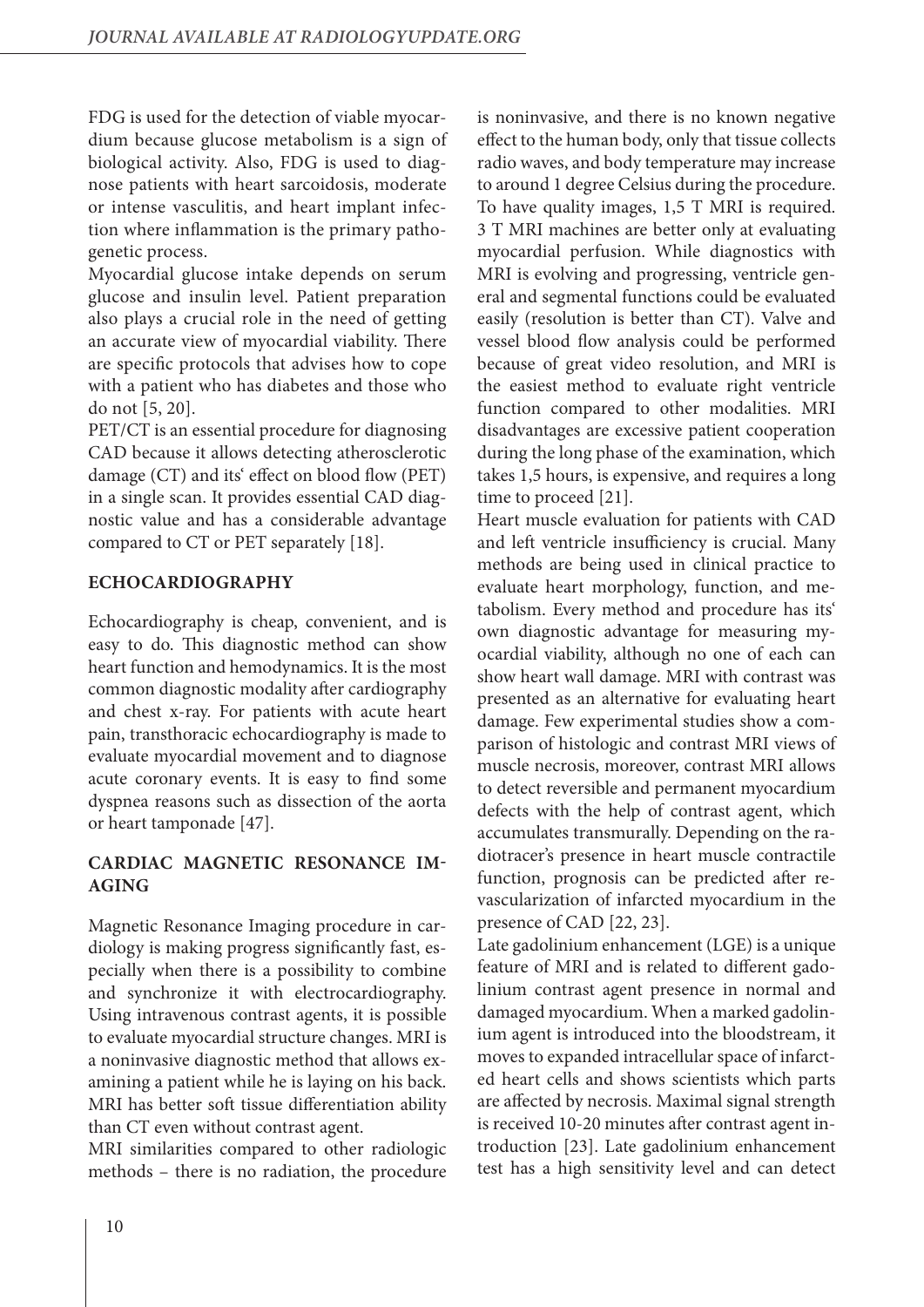CAD caused scars. Using the late gadolinium enhancement technique, small scars that were not identified with cine MRI were found [24]. It is calculated that the scar area must cover more than 50% of muscle for wall movement anomaly to occur. Also, using late gadolinium enhancement technique, infarctions can be found, which were not seen with SPECT. Surprisingly, microinfarctions are found created with percutaneous angiography and a slight increase of creatine kinase [25].

LGE MRI correlates well with PET/CT findings of myocardium blood flow and metabolism and is more sensitive to endocardial infarctions. Studies also show importance in examining myocardium after revascularization [26]. Moreover, there is a vast amount of information showing MRI benefits, that is the reason why many think MRI with LGE is the golden standard in examining myocardial viability better than PET/CT [23, 27].

Using MRI high-resolution myocardium images is received, and the high contrast between tissue and blood allows doctors to evaluate heart chambers more precisely. CAD is usually diagnosed when abnormal heart movement is observed using an echoscope with dobutamine or myocardium perfusion method after injection of gadolinium radiotracer. Detecting scars or necrosis with the LGE technique is a unique MRI ability [14]. On the other hand, chronic ventricle insufficiency with altered blood flow and metabolism can be evaluated using PET/ CT, though tissue composition (a scar or normal tissue) with MRI [28]. MRI is much better for evaluating subendocardial or transmural damage because of its high image resolution. In addition, it is used to evaluate wall scaling during ventricular contraction. When a viable myocardium shows a distortion of the marked magnetic lines through the systole, the myocardial scar will not show such differences [29]. In one study, scientists compared MRI and PET with FDG. He discovered that MRI with late gadolinium enhancement closely agrees with PET/CT data as a myocardial scar marker. However, MRI has more often identified a scar than PET/CT, with a higher resolution [29].

Single Photon Emission Radionuclide Computed Tomography (SPECT)

SPECT is a radionuclide test where gamma rays are used to obtain an object's two-dimensional image. The SPECT machine consists of a gamma camera, a bed for the patient, a computer that produces tomographic reconstruction, software, and interface.

Various radiotracers (usually (99m Tc) -MIBI ) are used for examination. Unlike PET, gamma photons are released directly from the radioactive material. PET radiotracers annihilate positrons to electrons a few millimeters away and emit two gamma photons that are thrown in the opposite direction.

Radiated photons are "captured" by the collimators, which leave scintillation (glow) in scintillation crystal. The photoelectric multiplier is sensitive to that glare, which is captured and processed by the computer. From 1 to 3, gamma chambers are used in SPECT. You need to scan at a 360° angle to get more accurate images.

SPECT is about three times cheaper than PET/ CT, and one of the most sensitive cardiac perfusion modality (83% accuracy - 85%, sensitivity, 72% specificity). Disadvantages of SPECT: inadequate image due to scattered gamma rays compared to PET/CT, last long, the image quality decreases if the patient moves and artifacts are possible due to the random distribution of radiotracer. The sensitivity of the SPECT to detect angiographically proven CAD is high (87-89%), and specificity is 89%. SPECT not only identifies a lesion but shows where and what size it is [48]. Also, patients with less reversible ischemia have been shown to have a greater chance of survival while receiving medication than a revascularization procedure, whereas, in patients with high ischemic zone, invasive revascularization procedures are more necessary [49]. These SPECT properties are useful for selecting patients for percutaneous coronary intervention and possible revascularization.

Myocardial perfusion reserve data obtained with MRI and PET/CT correlate well in the evaluation of myocardial blood flow. Both methods show myocardial damage accurately and similarly [30]. Volumes of the heart were measured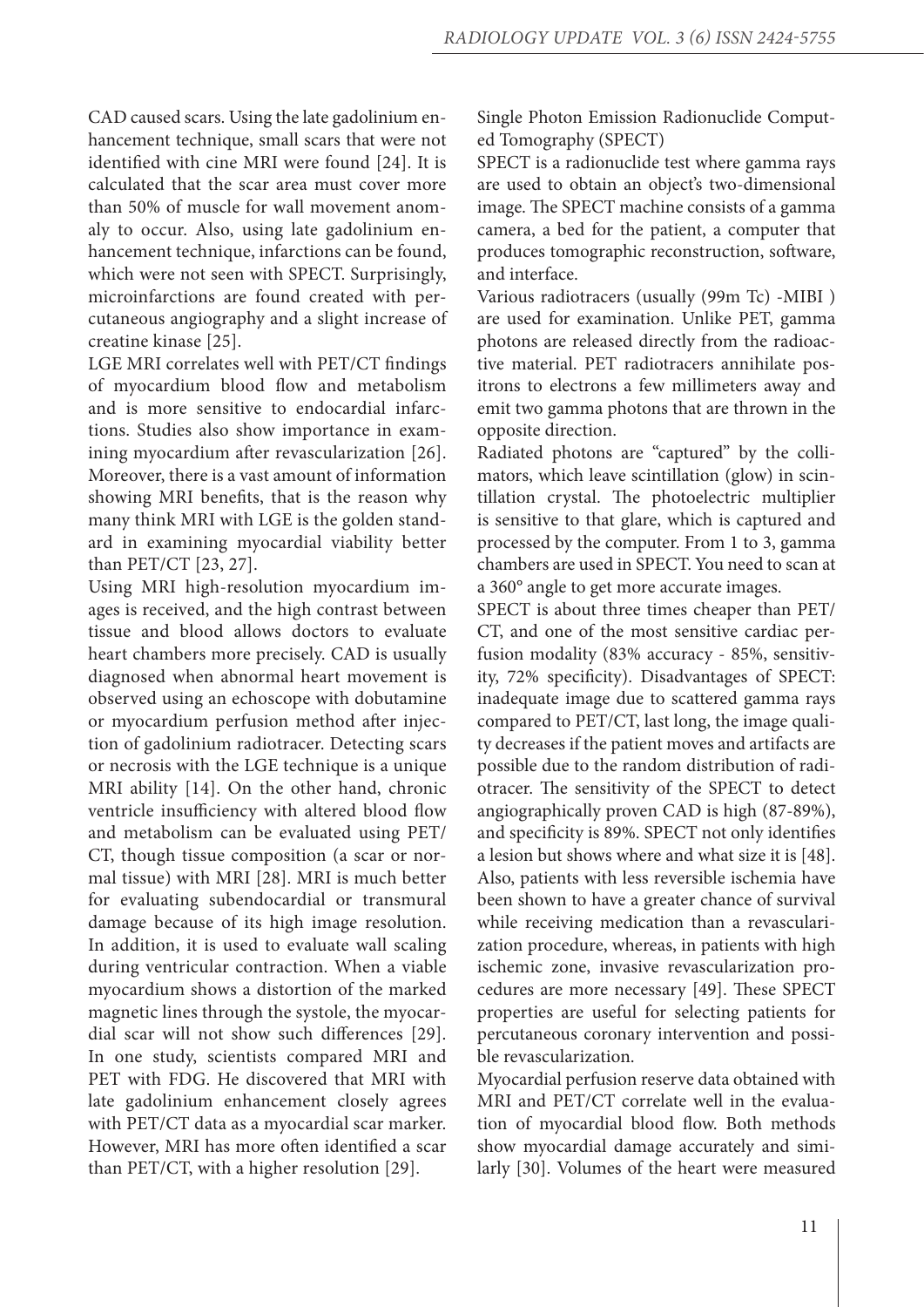by PET/CT, left ventricle EF and wall movement corresponds well to the parameters determined by MRI [3]. In addition. Higher resolution images are obtained with MRI compared to PET/ CT. MRI should be an alternative method for the assessment of patients with CAD in centers where it is not possible to study myocardial viability with PET/CT, or it is just too expensive [31]. Similar results are observed when comparing PET/CT with SPECT and PET/CT with echocardiography [23, 45, 47, 48].

# **RESEARCH OBJECT**

Patients who are examined and treated in Lithuanian University of Health Sciences Kaunas Clinics Department of Cardiology after acute myocardial infarction with significantly decreased left ventricular ejection fraction (LV EF ≤40%) and serious coronary artery damage which revascularization is compromised because of myocardial scarring.

# **SELECTION OF SUBJECTS**

Participant selection was performed according to disease (CAD, MI), present heart insufficiency, and examination technique (echocardiography, SPECT, PET/CT, and MRI). There were 30 participants who were examined in Lithuanian University of Health Sciences Kaunas Clinics from 2012 to 2016.

## **RESEARCH ORGANIZATION AND METHODS**

There is not a daily routine to perform all mentioned radiologic examination procedures to patients after acute myocardial infarction even in specialized Lithuanian hospitals. This was the reason for choosing a prospective trial. Patient information was examined (case histories and records). Some patients decided not to participate in the trial or had contraindications for MRI.

Left ventricle EF, EDV, ESV, and sixteen heart segment damage was evaluated with four different modalities:

1) Echocardiography

2) Single Photon Emission Computed Tomography (SPECT) using (99mTc)-MIBI radiotracer.

3) Positron Emission Tomography/Computed Tomography (PET/CT) using (18F)-FDG radiotracer.

4) Heart Magnetic Resonance Imaging (MRI) using late gadolinium enhancement with Gd-DO3A-butrol radiotracer.

Heart segments were numbered from heart apex to base. Sixteen segments are: basal anteroseptal (14) basal anterior (13), basal lateral (18), basal posterior (17), basal inferior (16), basal inferioseptal (15), mid anteroseptal (8), mid anterior (7), mid lateral (12), mid posterior (11), mid inferior (10), mid inferoseptal (9), apical anterior (1), apical lateral (5,6), apical inferior (4), apical septal (2,3).

Using echoscope, myocardium segments were marked by doctor and movement evaluated in scale by a number. If the segment value is three or more, that means that the segment is not functioning well and has akinetic zones. Examining with SPECT significant perfusion defect was considered if the index value is 3,5 or more. Segment examined using PET had little viability if glucose accumulation in heart muscle was lower than 50%, and segments that were examined with MRI and had transmural scar were considered to be not viable at all.

## **METHODS OF DATA ANALYSIS**

Statistical data analysis was performed using SPSS (Statistical Package for the Social Sciences) program ("IBM," Armonk, New York, USA). Data belonging to the normal distribution was checked by Kolmogorov-Smirnov and Shapiro-Wilk criteria. Distributed values are given as averages with standard deviation (SD) in brackets. Data is given in absolute value.

While analyzing the relationship between different cardiac testing methods chi-square,  $(\chi^2)$ probability criterion was performed. Myocardial segment damage was checked by the McNemar test and a paired t-test was performed for EF, EDV, and EST. The results were considered statistically significant when p is lower than 0.05.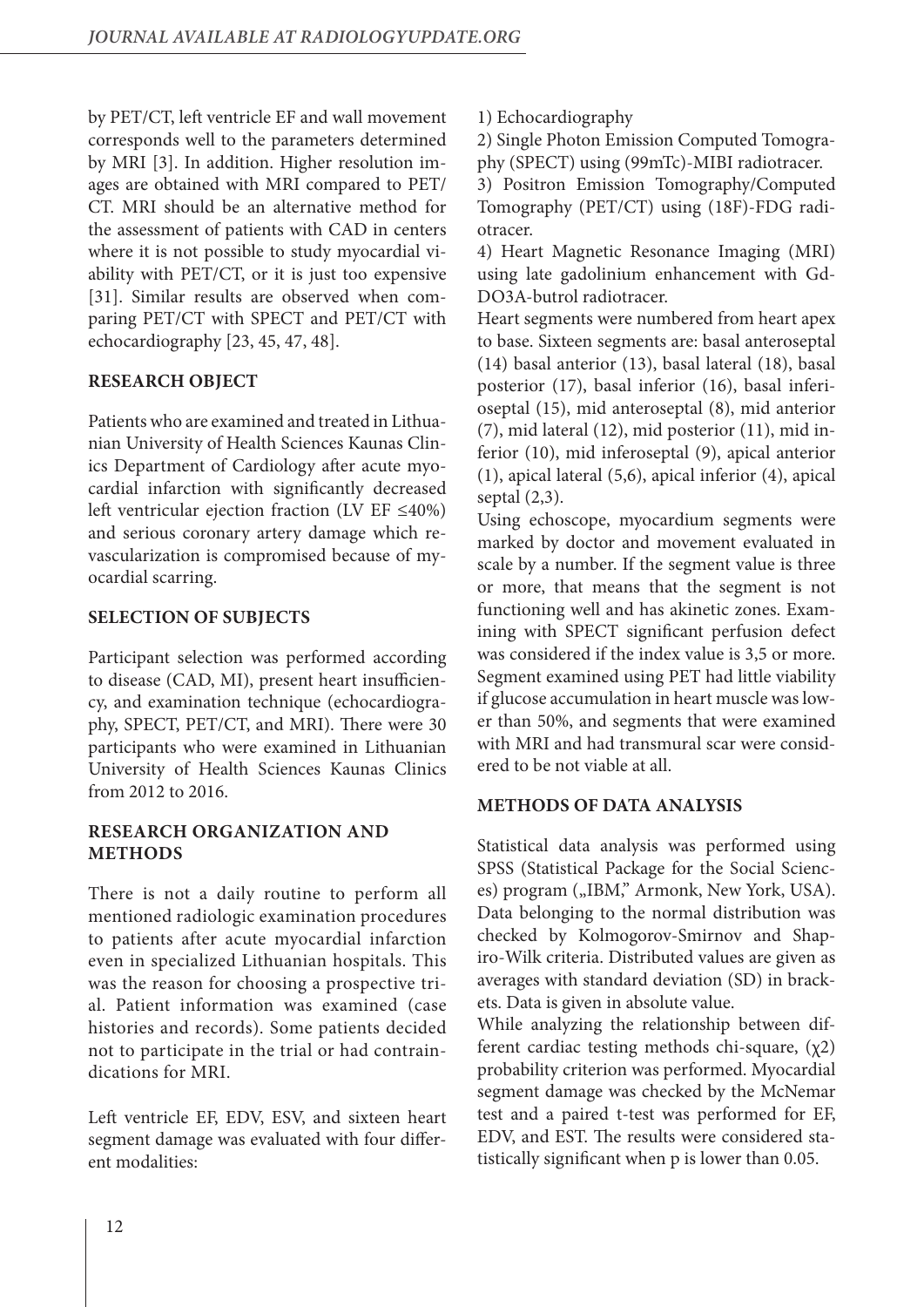#### **GENERAL DATA OF THE SUBJECTS**

The mean age of subjects (n=30) during the study was 67.8 years (range 43-84 years). Distribution by sex - 25 males (83.3 %) and five females (16.6 %). Patients had risk factors: six (20 %) were obese (BMI ≥30 kg/m2), ten (33 %) had overweight (BMI 25-29,99 kg/m2), presence of dyslipidemia – twenty-five (83.3 %), twenty-one patient (70 %) had arterial hypertension, seven patients (23.3%) were smoking, two (6.6%) had diabetes, and fourteen had a family history of CAD (46.6%).

| <b>Risk factor</b>    |    | %    | <b>Risk factor</b>       | N  | $\%$ |
|-----------------------|----|------|--------------------------|----|------|
| BMI $\geq$ 30 kg/m2   | 6  | 20   | Smoking                  |    | 23,3 |
| BMI 25-29,99 kg/m2    | 10 | 33.3 | Diabetes                 |    | 6,6  |
| Dislipidemia          | 25 | 83.3 | Family history           | 14 | 46,6 |
| Arterial hypertension | 21 | 70   | Age >45 male, >55 female | 29 | 96,6 |
| Male                  | 25 | 83,3 |                          |    |      |

#### **Table 1. Risk factors**

According to anamnesis, atrial fibrillation was diagnosed in five (16.6%) patients and atrial flutter in one (3.3%). Ventricular extrasystoles were found in five (16.6%) and ventricular tachycardia to four (13.3%) patients — the weakness of the sinoatrial node diagnosed to (3.3%) patient. According to NYHA (New York Heart Association) heart failure criteria, two subjects (6.6%) had class II heart failure, nineteen (63.3%) had grade III, and nine (30%) had grade IV. Six patients (20%) had a stroke. The oncologic process has been previously recorded for one patient (3.3%). One (3.3%) patient had the chronic obstructive pulmonary disease (COPD), and two (6.6%) were diagnosed with anemia. The first stage of chronic kidney disease (CKD calculated by glomerular filtration rate) was diagnosed to one (3.3%), the second stage CKD to four (13.3%), the third stage - to three (10%). Coronary artery bypass graft (CABG) operation was conducted on six (20%) subjects.

It was evaluated how many drugs were used. The most common drug was adrenal blockers, 28 patients used it (93.3%), no one used calcium channel blockers, ACE inhibitors was prevalent to 21 (70%) patients, Aldosterone receptor blockers - 5 (16.6%), ivabradine - 8 (26.6 %), digoxin - 3 (10%), torazemide - 20 (66.6%), spironolactone - 20 (66.6%), aspirin - 27 (90%), clopidogrel - 10 (30%), vitamin K antagonists - 9 (30 %), nitrates - 17 (56.6%), statins - 28 (93.3%), one patient (3.3%) treated with oral drugs and another one (3.3%) with insulin. Allopurinol was taken by 6 (20%) patients.

Almost all patients were treated with the best possible treatment because they were treated with beta-adrenergic blockers (93.3%), ACE inhibitors, or aldosterone receptor inhibitors (70  $+ 16.6 = 86.6\%$ . These three drugs are adequate treatment for patients with CAD and heart insufficiency. Statins (93.3%) are also used to achieve the optimum treatment result, while aspirin is always given after an acute myocardial infarction, although two patients (6.6%), aspirin was contraindicated because of a high risk of bleeding from the gastrointestinal tract. Despite the best available treatment, symptoms continued, and patients still contacted doctors. After advanced radiological examinations, the treatment regimen for CAD and heart failure was chosen: to continue medication, to prescribe interventional, or to treat surgically.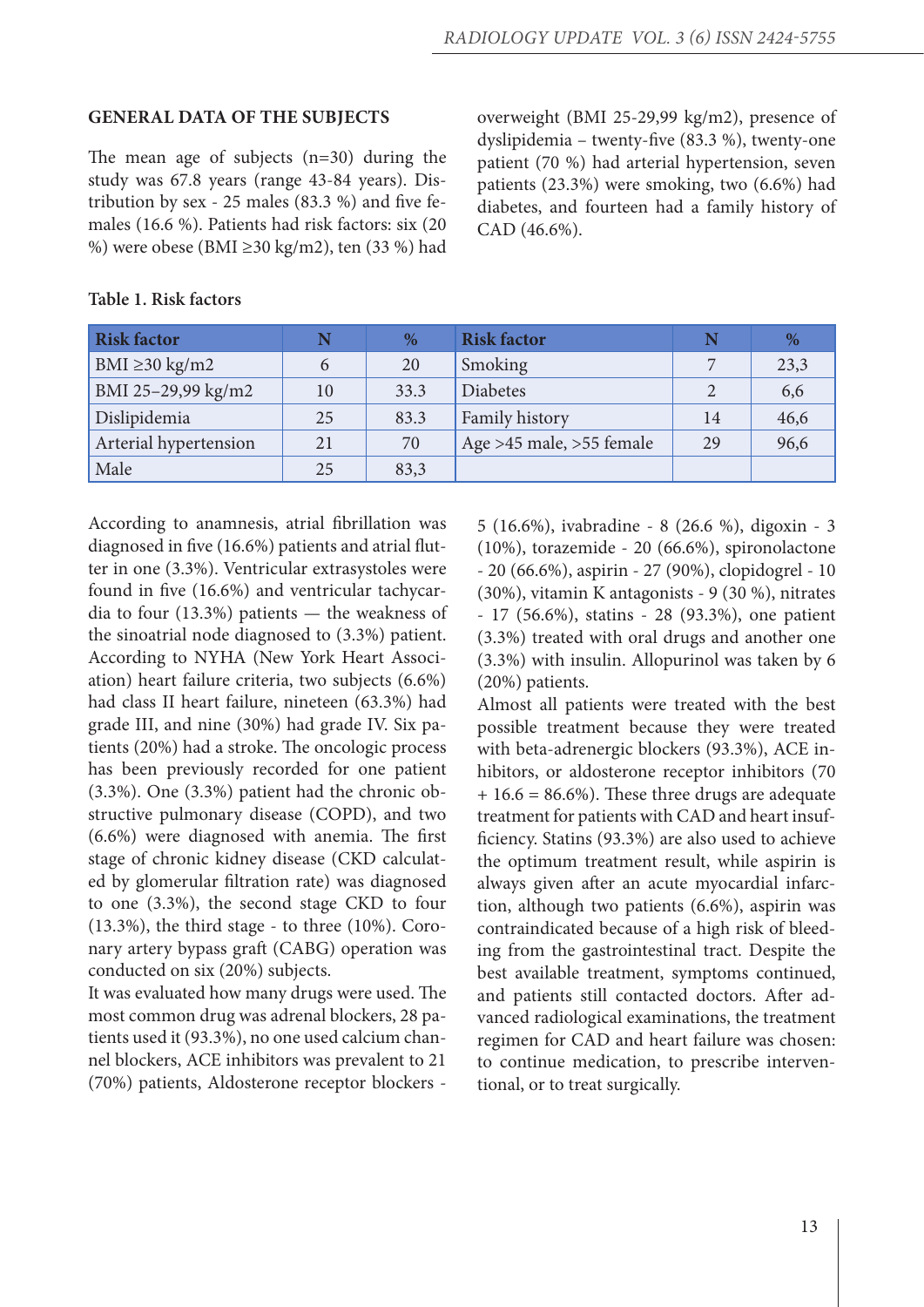| <b>Anamnesis</b>                    |     | N              | %        | <b>Anamnesis</b>     |             | N | $\%$ |
|-------------------------------------|-----|----------------|----------|----------------------|-------------|---|------|
| Atrial fibrillation                 |     | 5              | 16.6     |                      |             |   | 3.3  |
| Atrial flutter                      |     |                | 3.3      | <b>CKD</b>           | $_{\rm II}$ | 4 | 13.3 |
| Ventricular extrasystoles           |     | 5              | 16.6     |                      | III         | 3 | 10   |
| Ventricular tachycardia             |     | $\overline{4}$ | 13.3     | Anemia               |             | 2 | 6.6  |
| The weakness of the sinoatrial node |     |                | 3.3      | Stroke               |             | 6 | 20   |
| $\mathbf{I}$<br>HF, NYHA            |     | $\Omega$       | $\theta$ | Cancer               |             |   | 3.3  |
|                                     |     | $\overline{2}$ | 6.6      | COPD                 |             |   | 3.3  |
|                                     | III | 19             | 63.3     | Heart bypass surgery |             | 6 | 20   |
|                                     | IV  | 9              | 30       |                      |             |   |      |

#### **Table 2. Anamnesis**

#### **Table 3. Drug use among patients**

| <b>Medication</b>            | N        | %        | <b>Medication</b>     | N  | %    |
|------------------------------|----------|----------|-----------------------|----|------|
| Beta adreno blocker          | 28       | 93.3     | Alopurinol            | 6  | 20   |
| Calcium channel blocker      | $\Omega$ | $\theta$ | Aspirin               | 28 | 93.3 |
| ACE inhibitor                | 21       | 70       | Clopidogrel           | 10 | 30   |
| Aldosterone receptor blocker | 5        | 16.6     | Vit. K antagonist     | 9  | 30   |
| Ivabradine                   | 8        | 26.6     | <b>Nitrates</b>       | 17 | 56.6 |
| Digoxin                      | 3        | 10       | <b>Statins</b>        | 28 | 93.3 |
| Torazemide                   | 20       | 66.6     | Injections of insulin |    | 3.3  |
| Spironolactone               | 20       | 66.6     | Metformin             |    | 3.3  |
|                              |          |          |                       |    |      |

While assessing the history of past or existing arrhythmias, it was observed that the left bundle branch block occurred in most cases - 14 patients (46.6%), while other arrhythmia monitored less often: sinus rhythm - 4 (13.3%), atrioventricular block - 4 (13.3%), premature complexes - 1 (3.3%), while the right bundle branch block have occurred to nobody (0%). Resynchronization therapy has not been applied to anyone. Moreover, patients with intracardiac defibrillators are not included in the study because MRI is contraindicated for them. Coronary angiography was performed to all 30 (100%) patients. Right coronary artery stenosis was found to (RCA> 75%) 21 (70 %) patients, anterior interventricular branch (AIB> 75% ) to 28 (93.3 %), circumflex branch (Cx> 75%) to 23 (76.6 %).

Pair Differences Of Ejection Fractions (EF) Between Test Methods

Paired t-test checks whether test value t is close to zero. If so, the difference between results of the two modalities EF, EDV, and ESV values is negligible. It was found that only paired difference between echocardiography and PET/CT in EF, EDV and ESV was negligible. However, comparing the SPECT with PET/CT, and MRI with PET/CT differences between the EF, EDV, and ESV is significant. If 95% of normal distribution includes a zero value, the differences between the methods are considered to be statistically insignificant.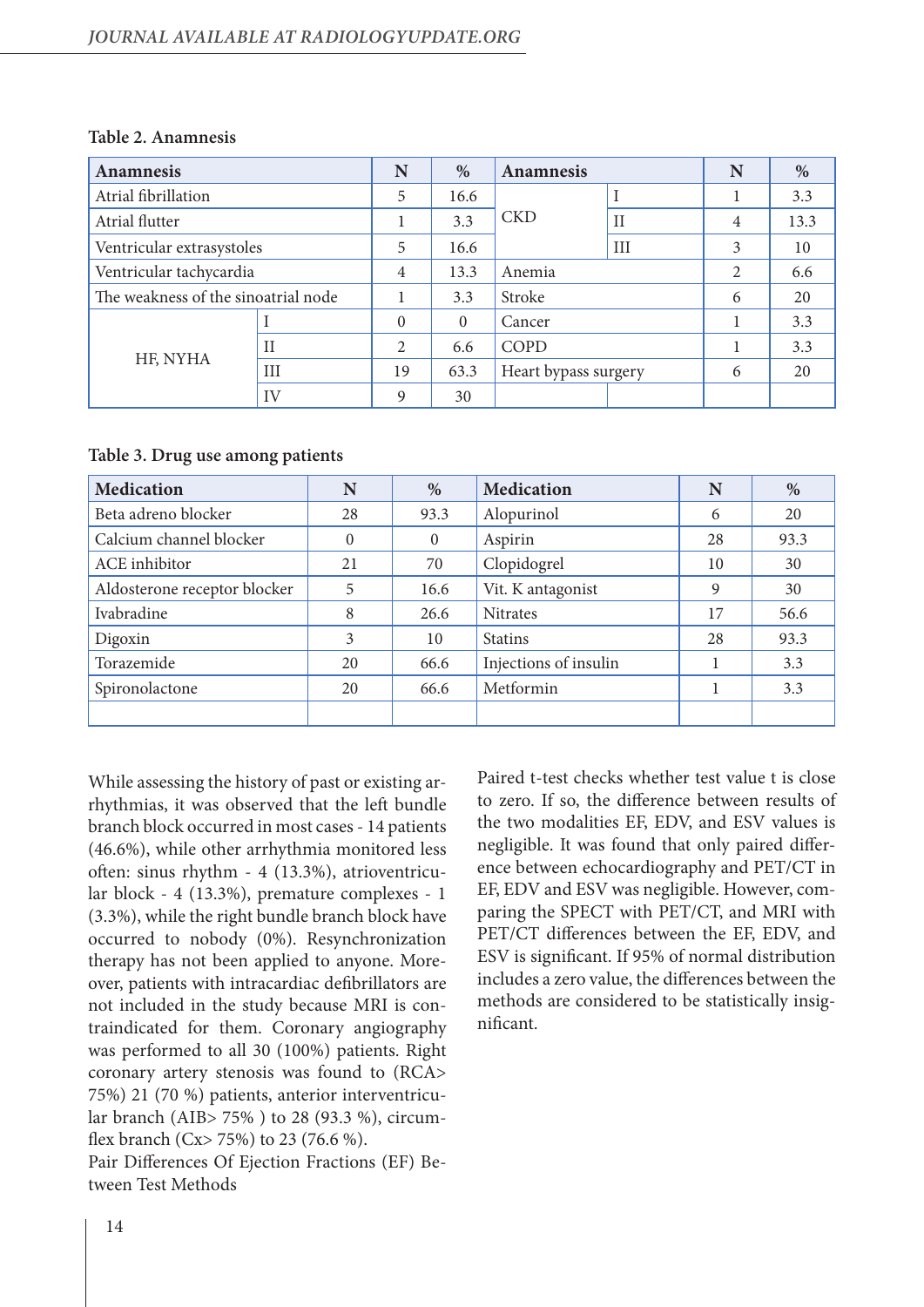

## **PAIRED END-DIASTOLIC VOLUME (EDV) DIFFERENCES BETWEEN TEST METHODS**



4 Fig. The paired difference between echocardiography and PET/CT (EDV3).

EDV difference between echocardiography and PET/CT was not significant (OR 13.36 [95% CI -10,18-36,92], p=0.25), but paired GDT difference between SPECT and PET/CT study tech-





Fig.5. Paired GDT difference of SPECT (EDV1) and PET/ CT (EDV3)

niques - significant (OR 37.7 [95% CI 20.08- 55.39 ], p <0.05), same result with MRI and PET/CT modalities (OR 43.23 [95% CI -66.82-  $(-19.63)$ ], p < 0.05).

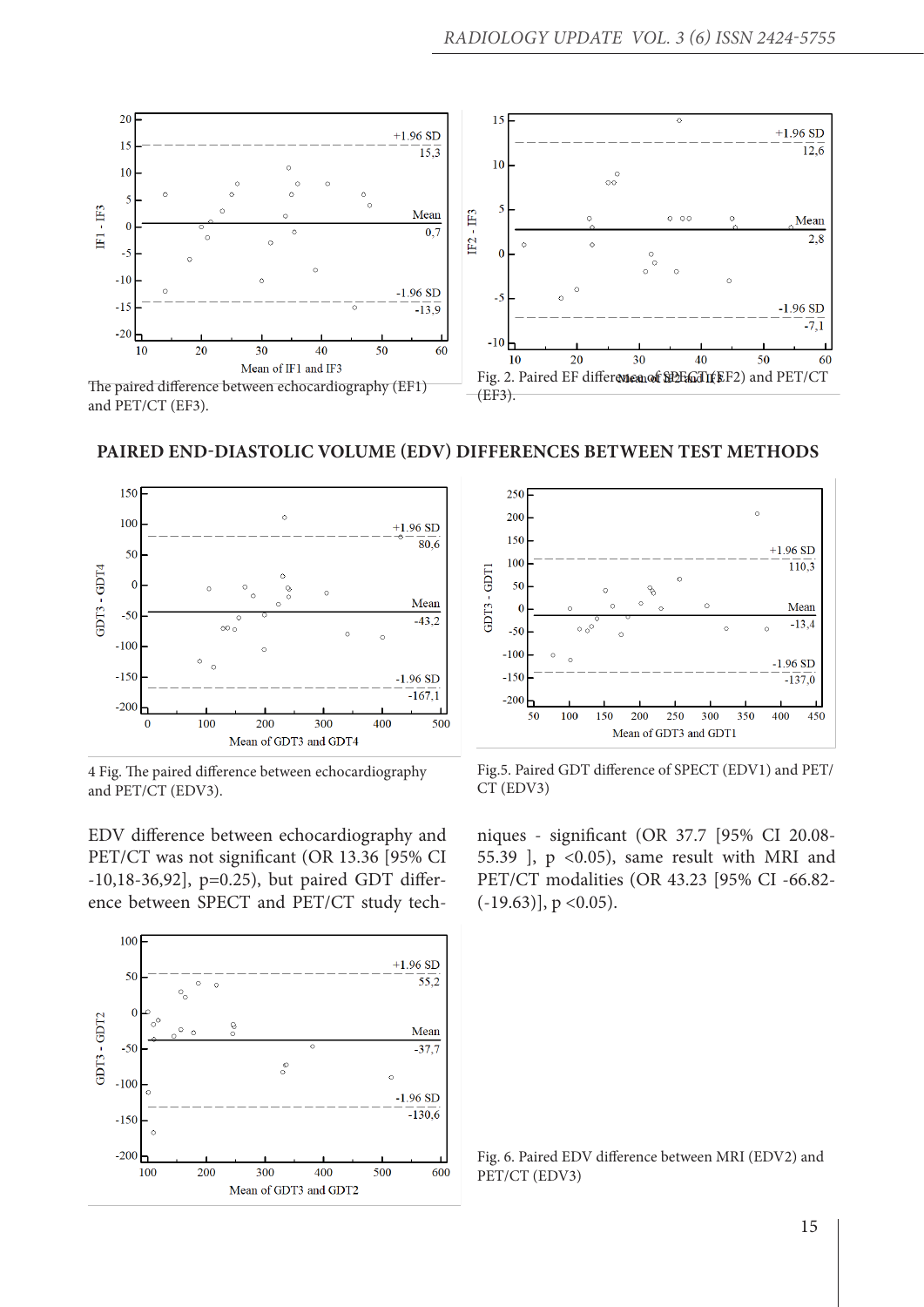

#### **PAIRED END-SYSTOLIC VOLUME (ESV) DIFFERENCES BETWEEN TEST METHODS**



9 Fig . Paired ESV difference between MRI (ESV4) and PET/CT (ESV3).

## **STATISTICAL ANALYSIS OF DAMAGED SEGMENTS**

Four hundred eighty myocardium segments were analyzed with four different methods in total. Hibernating myocardium areas larger than 10% was found in a combination of SPECT and PET/CT for eight (26.6%) patients.

It was calculated after examination with each diagnostic method of how many damaged segments were detected. Independent data was examined, results were reported, and the Pearson Chi-square criterion checked their significance. Most of the damaged myocardial segments showed the statistically insignificant difference Pair ESV difference between echocardiography and PET/CT modalities was not significant (odds ratio 0.76 [95% CI -16,93-18,46], p=0.93), but paired ESV difference between SPECT and PET/CT was significant (odds ratio 23.267 [95% CI, 11.34-35.19], p<0.05) together with ESV difference between MRI and PET/CT (odds ratio  $- 23.13$  [95% CI-4 0.35-(-5.90)], p<0.05).

(p> 0.05), a significant difference was observed only between lower apex (4), and lateral apex (5, 6) segments ( $p<0.05$ ). That is the reason why we can say that segment damage is detected similarly with different methods.

While comparing the studies, the values of apical lateral (5, 6) and apical septal (2,3) segment lesion detection difference was statistically significant between echocardiography, SPECT, PET/ CT and MRI ( $p$  <0.05). There is no complete correlation between echocardiography, SPECT, PET/CT, and MRI in evaluating myocardial damage.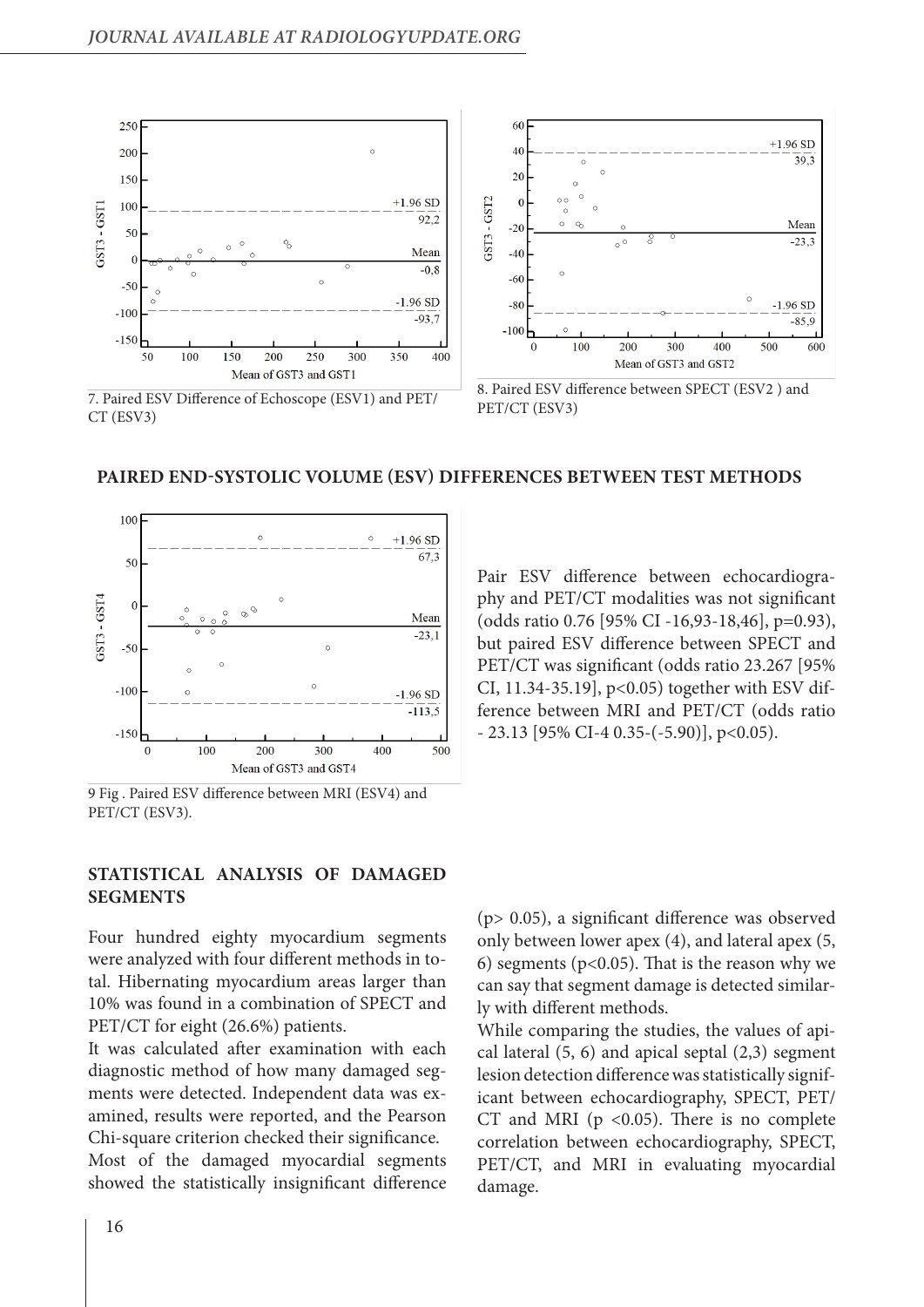| Segment        | Number of damaged myocardial segments (out of 30 patients | P-value        |                |                |        |
|----------------|-----------------------------------------------------------|----------------|----------------|----------------|--------|
|                | Echoscopy                                                 | <b>GNP</b>     | PET / CT       | <b>IHR</b>     |        |
| 14             | 12                                                        | 10             | 9              | 10             | 0.88   |
| 13             | $10\,$                                                    | 6              | 5              | 7              | 0.46   |
| 18             | $\overline{4}$                                            | $\mathbf{1}$   | $\overline{2}$ | $\overline{2}$ | 0.52   |
| 17             | $\overline{4}$                                            | 6              | 5              | $\overline{7}$ | 0.78   |
| 16             | 9                                                         | $\overline{7}$ | $\overline{4}$ | $\overline{7}$ | 0.48   |
| $15\,$         | $\overline{3}$                                            | $\overline{4}$ | 6              | 9              | 0.2    |
| $\,8\,$        | 22                                                        | 16             | 15             | 18             | 0.26   |
| $\overline{7}$ | 19                                                        | 17             | 15             | 16             | 0.76   |
| 12             | $\overline{4}$                                            | $\overline{3}$ | $\overline{2}$ | $\overline{3}$ | 0.86   |
| 11             | $\overline{7}$                                            | 8              | $\overline{4}$ | 5              | 0.56   |
| 10             | 11                                                        | 11             | 7              | $\overline{9}$ | 0.64   |
| $\overline{9}$ | 9                                                         | 6              | 5              | $\overline{7}$ | 0.64   |
| $\mathbf{1}$   | 20                                                        | 22             | 17             | 17             | 0.43   |
| 5.6            | 20                                                        | 16             | 9              | 13             | < 0.05 |
| $\overline{4}$ | 20                                                        | 15             | 9              | 12             | < 0.05 |
| 2.3            | 20                                                        | 13             | 14             | 18             | 0.22   |

## **TABLE 4. NUMBER OF DAMAGED MYOCARDIAL SEGMENTS**

## **STATISTICAL ANALYSIS OF DEPENDENT DATA**

Dependent data analysis was performed, and Spearman correlation coefficients (r) and kappa value (κ) were determined, data were checked with the McNemar test.

The greater the Spearman correlation factor is, the greater the segment damage correlation is, using different diagnostic methods.

When Spearman correlation coefficients were identified (r> 0.05), and values of McNemar test checked ( $p \le 0.05$ ), It was found that there is a correlation in the detection of thirteen (from sixteen) myocardial segments damage with all four different modalities. Kappa (κ) value indicates a higher or lower coincidence level.

| Kappa (κ) value | Compliance |
|-----------------|------------|
| < 0.20          | Bad        |
| $0.21 - 0.40$   | Enough     |
| $0.41 - 0.60$   | Average    |
| $0.61 - 0.80$   | Good       |
| $0.81 - 1.00$   | Very good  |

#### **5 table. Interpretation of Kappa value**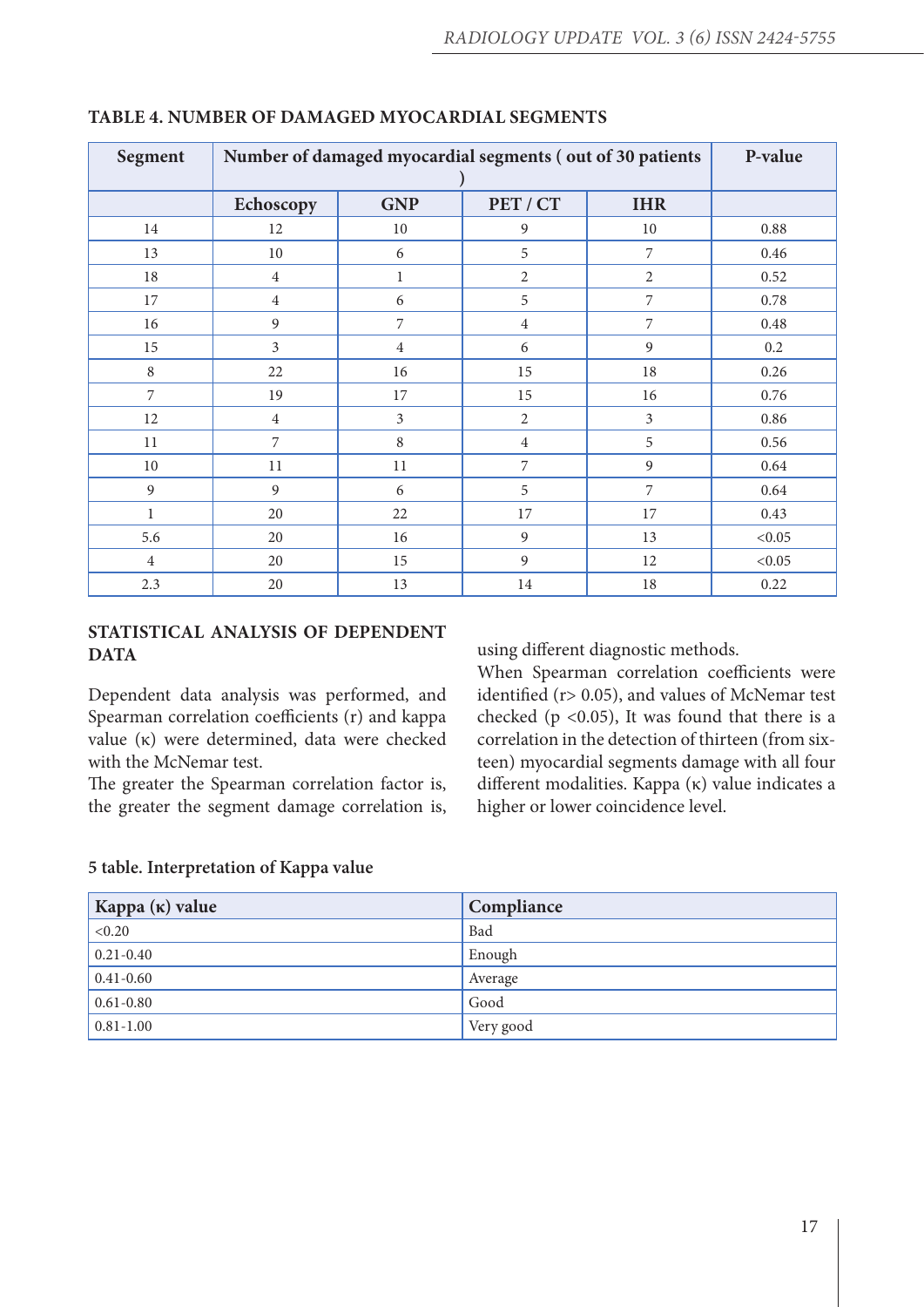| Segment of myocar-<br>dium |        | <b>Modality</b>  | Spearman<br>correlation<br>rate $(r)$ | Карра $(\kappa)$<br>value | McNe-<br>mar test<br>value |
|----------------------------|--------|------------------|---------------------------------------|---------------------------|----------------------------|
| basal anteroseptal (14)    | PET/CT | Echocardiography | 0,65                                  | 0,64                      | 0,38                       |
|                            |        | PET/CT           | 0,72                                  | 0,77                      | 1,00                       |
|                            |        | <b>MRI</b>       | 0,93                                  | 0,92                      | 1,00                       |
| basal anterior (13)        | PET/CT | Echocardiography | 0,44                                  | 0,40                      | 0,13                       |
|                            |        | <b>SPECT</b>     | 0,89                                  | 0,89                      | 1,00                       |
|                            |        | PET/CT           | 0,81                                  | 0,79                      | 0,50                       |
| basal lateral (18)         | PET/CT | Echocardiography | $-0,06$                               | $-0,05$                   | 0,63                       |
|                            |        | <b>SPECT</b>     | $-0,13$                               | $-0,13$                   | 1,00                       |
|                            |        | <b>MRI</b>       | 0,80                                  | 0,78                      | 1,00                       |
| basal posterior (17)       | PET/CT | Echocardiography | 0,38                                  | 0,38                      | 1,00                       |
|                            |        | <b>SPECT</b>     | 0,45                                  | 0,44                      | 0,69                       |
|                            |        | <b>MRI</b>       | 0,58                                  | 0,58                      | 1,00                       |
| basal inferior (16)        | PET/CT | Echocardiography | 0,76                                  | 0,74                      | 0,25                       |
|                            |        | PET/CT           | 0,91                                  | 0,90                      | 1,00                       |
|                            |        | <b>MRI</b>       | 0,91                                  | 0,90                      | 1,00                       |
| basal inferoseptal (15)    | PET/CT | Echocardiography | 0,44                                  | 0,40                      | 0,13                       |
|                            |        | <b>SPECT</b>     | 0,53                                  | 0,50                      | 0,22                       |
|                            |        | PET/CT           | 0,37                                  | 0,37                      | 0,73                       |
| mid anteroseptal (8)       | PET/CT | Echocardiography | 0,34                                  | 0,31                      | 0,11                       |
|                            |        | <b>SPECT</b>     | 0,33                                  | 0,33                      | 1,00                       |
|                            |        | <b>MRI</b>       | 0,60                                  | 0,6                       | 0,69                       |
| mid anterior (7)           | PET/CT | Echocardiography | 0,42                                  | 0,40                      | 0,18                       |
|                            |        | <b>SPECT</b>     | 0,94                                  | 0,93                      | 1,00                       |
|                            |        | <b>MRI</b>       | 0,94                                  | 0,93                      | 1,00                       |
| mid-lateral (12)           | PET/CT | Echocardiography |                                       |                           | 0,25                       |
|                            |        | PET/CT           | $\overline{\phantom{a}}$              | $\overline{\phantom{a}}$  | 0,25                       |
|                            |        | <b>MRI</b>       |                                       |                           | 0,25                       |
| mid posterior (11)         | PET/CT | Echocardiography | 0,35                                  | 0,35                      | 1,00                       |
|                            |        | <b>SPECT</b>     | 0,71                                  | 0,67                      | 0,25                       |
|                            |        | <b>MRI</b>       | 0,88                                  | 0,87                      | 1,00                       |
| mid inferior (10)          | PET/CT | Echocardiography | 0,68                                  | 0,63                      | 0,06                       |
|                            |        | <b>SPECT</b>     | 0,61                                  | 0,6                       | 0,38                       |
|                            |        | <b>MRI</b>       | 0,92                                  | 0,91                      | 1,00                       |
| mid inferoseptal (9)       | PET/CT | Echocardiography | 0,38                                  | 0,38                      | 1,00                       |
|                            |        | <b>SPECT</b>     | 0,51                                  | 0,51                      | 1,00                       |
|                            |        | <b>MRI</b>       | 0,32                                  | 0,31                      | 1,00                       |
| apical anterior (1)        | PET/CT | Echocardiography |                                       | 0,35                      | < 0,05                     |
|                            |        | <b>SPECT</b>     |                                       | 0,05                      | 0,12                       |
|                            |        | <b>MRI</b>       |                                       | 0,54                      | 0,13                       |

| Table 6. Myocardial segments coincidence analysis |  |  |  |
|---------------------------------------------------|--|--|--|
|---------------------------------------------------|--|--|--|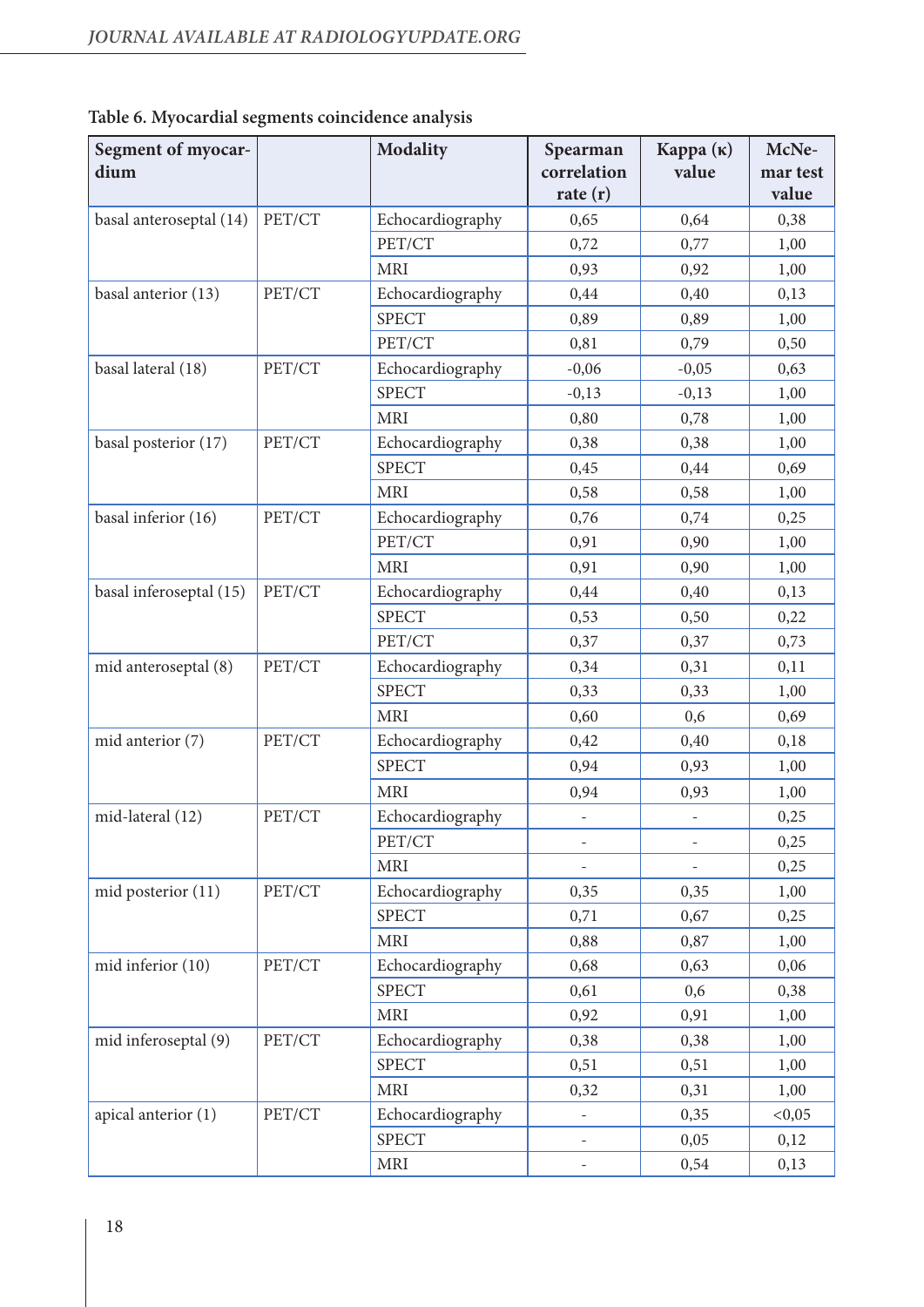| apical lateral (5,6)<br>PET/CT |        | Echocardiography | 0,34 | 0,21 | < 0,05 |
|--------------------------------|--------|------------------|------|------|--------|
|                                |        | <b>SPECT</b>     | 0,48 | 0,38 | < 0,05 |
|                                |        | <b>MRI</b>       | 0,35 | 0,29 | 0,07   |
| apical inferior (4)            | PET/CT | Echocardiography | 0,4  | 0,27 | < 0,05 |
|                                |        | <b>SPECT</b>     | 0,39 | 0,36 | 0,18   |
|                                |        | <b>MRI</b>       | 0,59 | 0,59 | 1,00   |
| apical septal $(2,3)$          | PET/CT | Echocardiography | 0,76 | 0,74 | 0,13   |
|                                |        | <b>SPECT</b>     | 0,73 | 0,73 | 1,00   |
|                                |        | <b>MRI</b>       | 0,46 | 0,46 | 1,00   |

While comparing echocardiography with PET/ CT, and SPECT with PET/CT basal lateral (18) segment results completely divides, as Spearman coefficient, Kappa value is negative (ultrasonographically observed only one lesion, with PET/ CT – 3 and with SPECT - 4). The coincidence level is very low. A similar trend has been observed, and with mid-lateral (12) segment, as with PET/ CT procedure, any mid-lateral (12) segment lesion was observed. Spearman correlation coefficient and Kappa value cannot be calculated because some PET/CT test result is constant (not any specific myocardial zone lesion was found). It is also impossible to count the Spearman correlation coefficient of the apical frontal segment (1), as neither one patient examined with PET/ CT had myocardial damage. This data can be considered as completely unfamiliar.

It seems that the segments of PET/CT and MRI have the most significant similarities, as the majority (10 out of 16) segments Spearman ratio and 11 out of 16 segments Kappa values are closest to one.

If the McNemar test value is  $> 0.05$ , then we can reject the hypothesis that the results of the different test methods are significantly different when evaluating segment damage. All damaged myocardium segments examined with PET/CT coincided with echocardiography, SPECT and MRI tests, except apical frontal segment (1) of the PET/CT and echocardiography (McNemar - <0.05) and PET/CT with echocardiography (McNemar - <0.05) and PET/CT with MRI (Mc-Nemar <0.05) for apical lateral (5, 6) segment. Also, a value that not passed McNemar test was calculated by examining the apical inferior (4) segment with PET/CT and echocardiography.

In conclusion, it could be said that if we get Mc-Nemar test value is <0.05, then there is no coincidence between the test methods. While investigating patients, only two segments lesion diagnosis mismatched between methods.

Analysis of heart EF, EDV, and ESV

A comparison of PET/CT with echocardiography, SPECT, and MRI revealed that there is no statistical reliability of significant errors in EF, EDV, and ESV between the same methods  $(p>0.05)$ .

Using echocardiography, it was found the most damaged segments compared with PET/CT, SPECT, and MRI - the biggest mismatch result. The biggest viable myocardial area was calculated using PET/CT.

While examining EF, EDV, and ESV detected with MRI and comparing it with other modalities; it was clear that significantly similar data was received only using MRI and SPECT (p>0.05). The difference is insignificant if using a paired Student t-test for dependent samples change close to 0, and 95% CI includes 0.

**Table 10. MRI EF , EDV and ESV P values for comparison**

| Couple of modalities (EF) |                  | $P$ value (EF) | P value (EDV) | P value (ESV) |
|---------------------------|------------------|----------------|---------------|---------------|
| MRI                       | Echocardiography | 0.77           | < 0.05        | < 0.05        |
|                           | <b>SPECT</b>     | 0.57           | 0.69          | 0.99          |
|                           | PET/CT           | < 0.05         | < 0.05        | < 0.05        |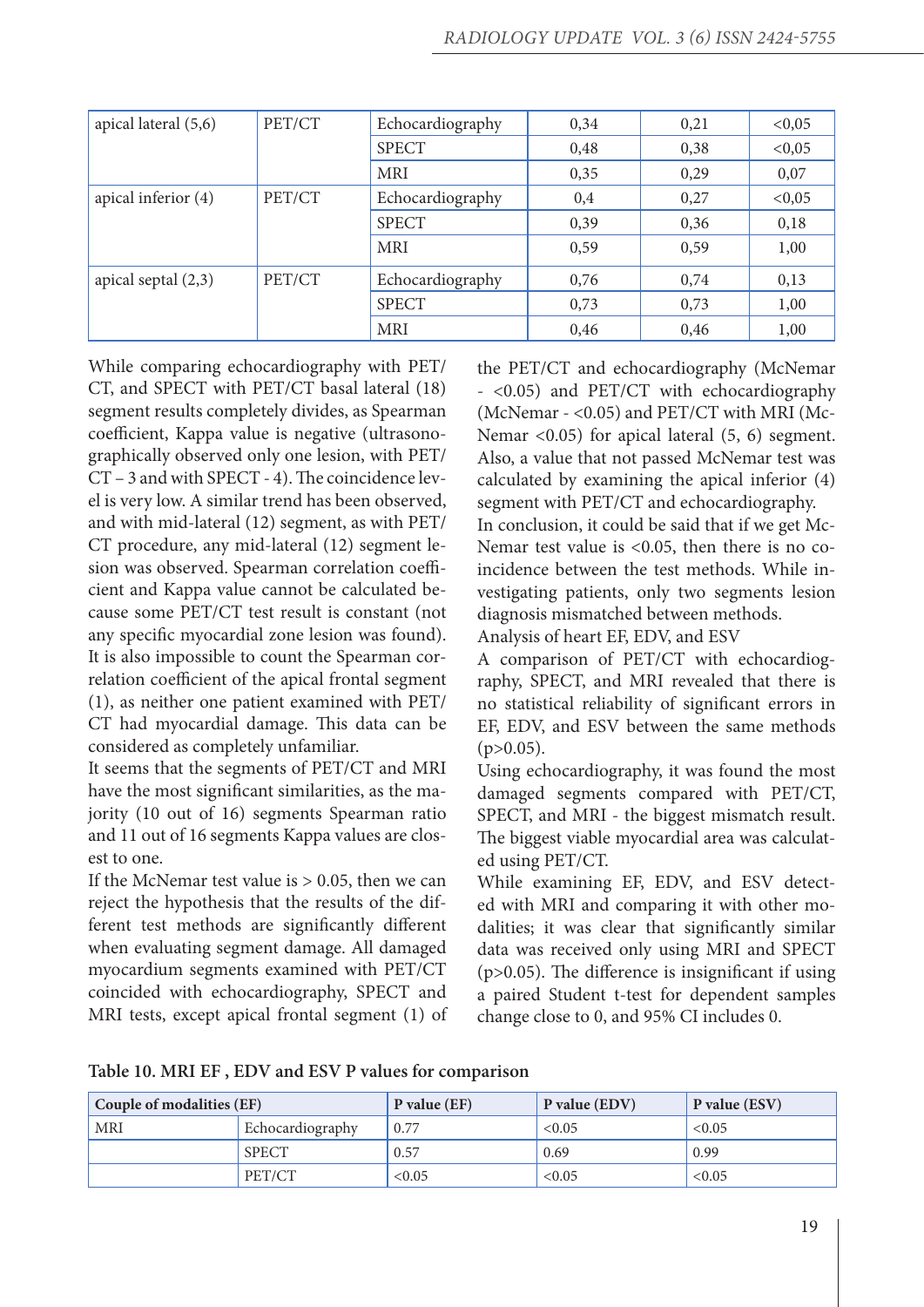MRI is a 'golden standard' for cardiac volume and function. This study found that using MRI and SPECT EF, EDV, and ESV coincide well (p>0.05). EF also coincides with echocardiography (p=0.77). MRI and PET/CT EF, EDV, and ESV were compared, and results do not match  $(p<0.05)$ .

Patients who have more than 10% of hibernated myocardium found with SPECT perfusion and PET/CT metabolism tests coronary artery bypass grafting (CABG) would be useful because revascularized hibernated myocardium recovers to the previous stage. However, if the scar is already formed and the hibernating myocardial area is less than 5%, the CABG would not be beneficial to the patient. While comparing SPECT and PET/CT images, the hibernating left ventricular zone was found to be more than 10% in 8 (26.6%) patients, CABG is recommended for them.

## **DISCUSSION**

In this study, heart muscle motility, perfusion, and metabolism were evaluated by various modalities in patients after acute myocardial infarction (MI). The most important results were found by comparing the levels of segment damage. It has been observed that segmental damage is well seen by methods of echocardiography, SPECT, PET/CT, and MRI.

In one study, after PET/CT and MRI evaluation of left ventricle EF, EDV and ESV were found a good correlation between function parameters, but some variation was seen, so these two studies cannot be used as a replacement for each other [59]. Although after the assessment of echocardiography and MRI results, there was found proper matching in EF [57]. Other studies showed similarities between methods for evaluating EF, cardiac volumes, and vitality [53, 54, 55, 56, 57, 58].

In another study, 289 segments were evaluated with PET/CT, and 82% of the segments were identified as damaged while with MRI, only 72.6%. Both methods correlated with 75% precision [60]. Similar situations observed with echocardiography and MRI modalities [61]. Another

study showed that PET/CT and MRI correlate carefully evaluating left ventricular volumes and EF [58], although this article shows discrepancies in EDV and ESV between the two methods of examination.

Transmural heart defects closely correlate between MRI and PET/CT. Due to the high image resolution, MRI identifies even subendocardial scars. However, more research is required to find out whether MRI is more useful than PET/CT in assessing myocardial recovery after revascularization because there is still not enough data if MRI could replace PET/CT as a starting point in the investigation of myocardial viability [62]. PET/CT research is getting more available, and its accuracy is higher than SPECT. PET/CT sensitivity and specificity for CAD diagnosis are 89 % and 90%, respectively [4, 63]. PET/CT accuracy is achieved through improved video resolution, overlay matching, and attenuation correction. This gives an advantage to studying obese patients, who are particularly prone to increasing the chance of artifacts. Echocardiography is also not the best study for patients who have a BMI of more than 30. Scientists have researched and found that PET/CT is very similar but slightly more accurate than SPECT (89% and 79%) in myocardial injury determination, including obese patients. Also, researchers have shown that the quality of the images was better with PET/ CT (78%) than with SPECT (62%) [51]. Accurate diagnosis and prognosis for the patient are important, and various heart examination techniques accurately detect cardiac lesions. That helps to determine the appropriate treatment for the patient. Moreover, the probability of another cardiovascular event must be evaluated for each patient [66]. The PET/CT study is not an extremely frequent study, as it is costly for the healthcare system [64].

The accuracy of echocardiography is heavily dependent on investigating physicians because it is difficult to assess wall movements without a large margin of error objectively. Besides this, the patient's physique and the acoustic window have influence [65]. Due to examined reasons, echocardiography correlates not so well with PET/CT while assessing myocardial segments,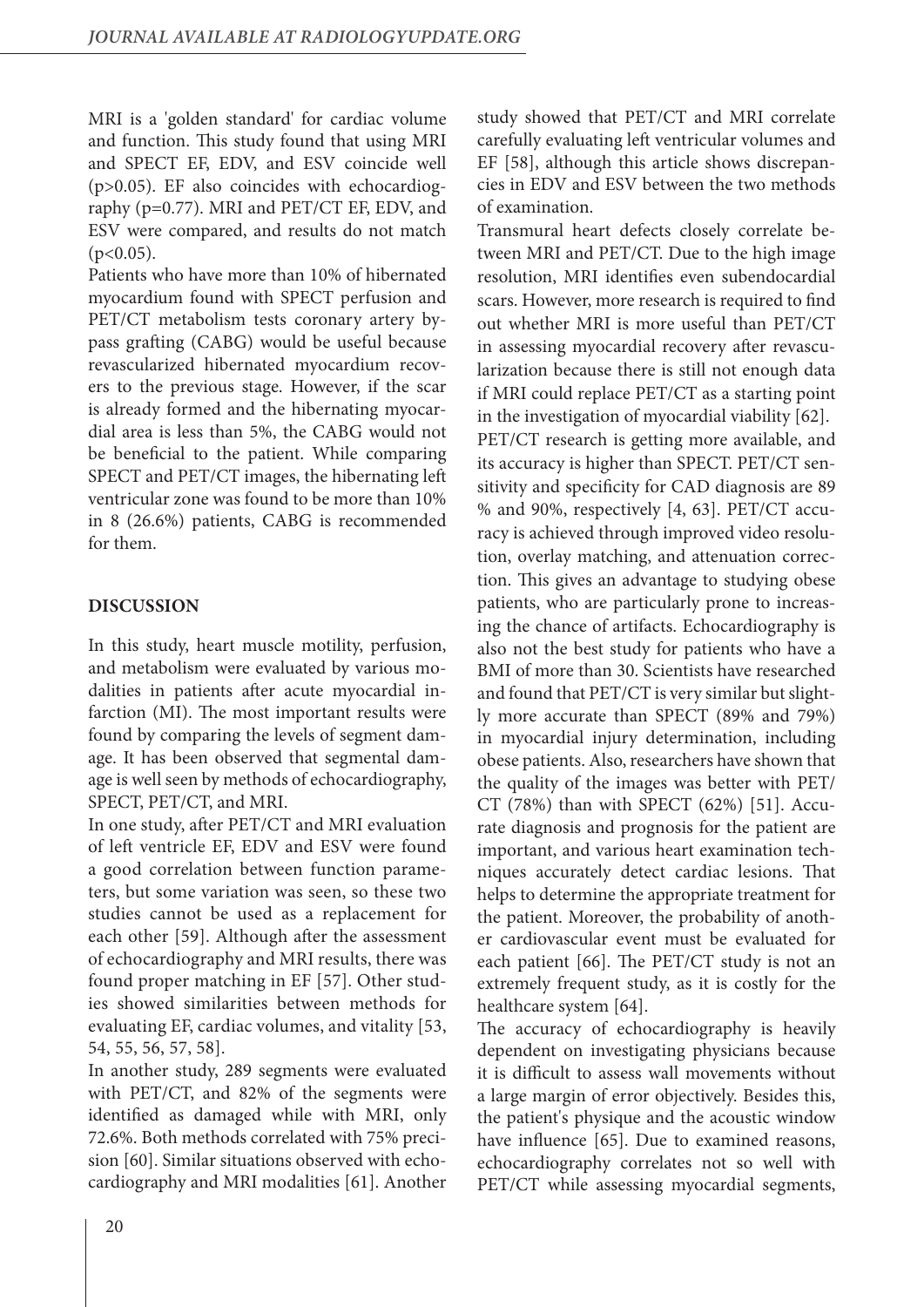but EF, EDV, and ESV results correlate well with those from PET/CT study. As echocardiography develops, it is assumed that in the future, the echocardiographic examination will be used to evaluate myocardial movements more precisely. To asses ideally, echocardiography, SPECT, PET/ CT, and MRI should be proceeded in a period of a few days, because over time, myocardial struc ture changes, which may change cardiac param eters. The data compared in this study may also have been different because echocardiography, SPECT, PET/CT, and MRI were not performed on the same day.

Coronary artery bypass graft may be needed for those with more than 10% of hibernating myocardium in the left ventricle, believing that post-operative heart muscle viability, move ment, and function will be restored. Although further research is needed to optimize this pro cedure [67].

# **CONCLUSIONS**

1) Non-invasive cardiovascular imaging modal ities (echocardiography, (99mTc)-MIBI SPECT, (18F)-FDG PET/CT and MRI) correlate well because 13 of 16 segment parameters match between types of examination. Spearman cor relation coefficient (r>0,05) and Kappa value (κ>0,05) was counted, McNemar test was per formed  $(p>0,05)$ .

2) The agreement is seen between ultrasound and PET/CT when compared to EF, ESV, and EDV. Agreement between MRI and SPECT is seen too. Only EF (without EDV and ESV) agreement is seen between echocardiography and MRI. The paired t-test was performed (p>0,05).

3) PET/CT ("gold standard") and CMR damage of segments (viability) correlate best of all be cause most of the segments (10 of 16) Spearman coefficients and 11 of 16 segments Kappa values are close to one.

4) Comparing MRI ("gold standard") EF, EDV, ESV with other modalities, significantly simi lar data could be obtained only with MRI and SPECT. EF (without EDT and ESV) agreement is seen between echocardiography and MRI alone  $(p>0,05)$ .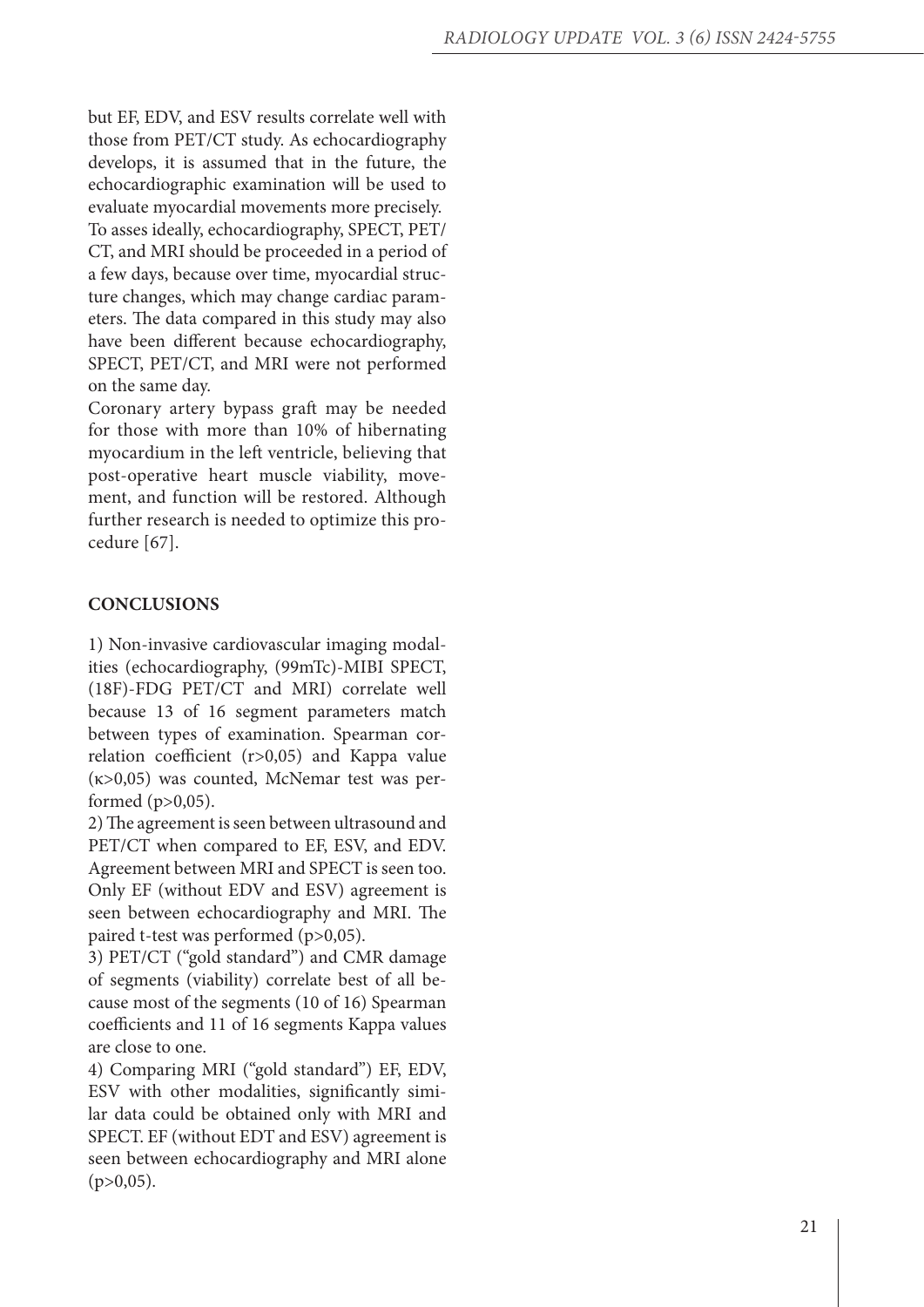#### **REFERENCES**

1. Knuuti, J., & Bengel, F. M. (2008). Positron emission tomography and molecular imaging. Heart (British Cardiac Society), 94(3), 360-367.

2. Saraste, A., & Knuuti, J. (2012). Cardiac PET, CT, and MR: What are the advantages of hybrid imaging? Current Cardiology Reports, 14(1), 24-31.

3. Schaefer, W. M., Lipke, C. S., Nowak, B., Kaiser, H. J., Buecker, A., Krombach, G. A., et al. (2003). Validation of an evaluation routine for left ventricular volumes, ejection fraction and wall motion from gated cardiac FDG PET: A comparison with cardiac magnetic resonance imaging. European Journal of Nuclear Medicine and Molecular Imaging, 30(4), 545-553.

4. Al Moudi, M., & Sun, Z. H. (2014). Diagnostic value of (18) F-FDG PET in the assessment of myocardial viability in coronary artery disease: A comparative study with (99m)tc SPECT and echocardiography. Journal of Geriatric Cardiology : JGC, 11(3), 229-236.

5. Dilsizian, V., Bacharach, S. L., Beanlands, R. S., Bergmann, S. R., Delbeke, D., Dorbala, S., et al. (2016). ASNC imaging guidelines/SNMMI procedure standard for positron emission tomography (PET) nuclear cardiology procedures. Journal of Nuclear Cardiology: Official Publication of the American Society of Nuclear Cardiology, 23(5), 1187-1226.

6. Al-Mallah, M. H., Sitek, A., Moore, S. C., Di Carli, M., & Dorbala, S. (2010). Assessment of myocardial perfusion and function with PET and PET/CT. Journal of Nuclear Cardiology: Official Publication of the American Society of Nuclear Cardiology, 17(3), 498-513.

7. Ghesani, M., Depuey, E. G., & Rozanski, A. (2005). Role of F-18 FDG positron emission tomography (PET) in the assessment of myocardial viability. Echocardiography (Mount Kisco, N.Y.), 22(2), 165-177.

8. Fihn, S. D., Gardin, J. M., Abrams, J., Berra, K., Blankenship, J. C., Dallas, A. P., et al. (2012). 2012 ACCF/AHA/ACP/AATS/ PCNA/SCAI/STS guideline for the diagnosis and management of patients with stable ischemic heart disease: Executive summary: A report of the American college of Cardiology Foundation/ American heart association task force on practice guidelines, and the American college of physicians, American Association for thoracic surgery, preventive cardiovascular nurses association, society for cardiovascular angiography and interventions, and society of thoracic surgeons. Circulation, 126(25), 3097-3137.

9. Schroeder, S., Achenbach, S., Bengel, F., Burgstahler, C., Cademartiri, F., de Feyter, P., et al. (2008). Cardiac computed tomography: Indications, applications, limitations, and training requirements: Report of a writing group deployed by the working group nuclear cardiology and cardiac CT of the European society of cardiology and the European Council of nuclear cardiology. European Heart Journal, 29(4), 531-556.

10. Knaapen, P., de Haan, S., Hoekstra, O. S., Halbmeijer, R., Appelman, Y. E., Groothuis, J. G., et al. (2010). Cardiac PET-CT: Advanced hybrid imaging for the detection of coronary artery disease. Netherlands Heart Journal: Monthly Journal of the Netherlands Society of Cardiology and the Netherlands Heart Foundation, 18(2), 90-98.

11. Dorbala, S., Di Carli, M. F., Delbeke, D., Abbara, S., DePuey, E. G., Dilsizian, V., et al. (2013). SNMMI/ASNC/SCCT guideline for cardiac SPECT/CT and PET/CT 1.0. Journal of Nuclear Medicine: Official Publication, Society of Nuclear Medicine, 54(8), 1485-1507.

12. Task Force Members, Montalescot, G., Sechtem, U., Achenbach, S., Andreotti, F., Arden, C., et al. (2013). 2013 ESC guidelines on the management of stable coronary artery disease: The task force on the management of stable coronary artery disease of the European society of cardiology. European Heart Journal, 34(38), 2949-3003.

13. Gaemperli, O., & Kaufmann, P. A. (2011). PET and PET/CT in cardiovascular disease. Annals of the New York Academy of Sciences, 1228, 109-136.

14. Gaemperli, O., Saraste, A., & Knuuti, J. (2012). Cardiac hybrid imaging. European Heart Journal Cardiovascular Imaging, 13(1), 51-60.

15. Timmer, S. A., Teunissen, P. F., Danad, I., Robbers, L. F., Raijmakers, P. G., Nijveldt, R., et al. (2016). In vivo assessment of myocardial viability after acute myocardial infarction: A headto-head comparison of the perfusable tissue index by PET and delayed contrast-enhanced CMR. Journal of Nuclear Cardiology: Official Publication of the American Society of Nuclear Cardiology.

16. Vontobel, J., Liga, R., Possner, M., Clerc, O. F., Mikulicic, F., Veit-Haibach, P., et al. (2015). MR-based attenuation correction for cardiac FDG PET on a hybrid PET/MRI scanner: Comparison with standard CT attenuation correction. European Journal of Nuclear Medicine and Molecular Imaging, 42(10), 1574-1580.

17. Novack, V., Pencina, M., Cohen, D. J., Kleiman, N. S., Yen, C. H., Saucedo, J. F., et al. (2012). Troponin criteria for myocardial infarction after percutaneous coronary intervention. Archives of Internal Medicine, 172(6), 502-508.

18. Kajander, S., Joutsiniemi, E., Saraste, M., Pietila, M., Ukkonen, H., Saraste, A., et al. (2010). Cardiac positron emission tomography/computed tomography imaging accurately detects anatomically and functionally significant coronary artery disease. Circulation, 122(6), 603-613.

19. Knuuti, M. J., Nuutila, P., Ruotsalainen, U., Saraste, M., Harkonen, R., Ahonen, A., et al. (1992). Euglycemic hyperinsulinemic clamp and oral glucose load in stimulating myocardial glucose utilization during positron emission tomography. Journal of Nuclear Medicine: Official Publication, Society of Nuclear Medicine, 33(7), 1255-1262.

20. Juneau, D., Erthal, F., Chow, B. J., Redpath, C., Ruddy, T. D., Knuuti, J., et al. (2016). The role of nuclear cardiac imaging in risk stratification of sudden cardiac death. Journal of Nuclear Cardiology: Official Publication of the American Society of Nuclear Cardiology, 23(6), 1380-1398.

21. Valevičienė N., Palionis, D., Glaveckaitė, S., Matačiūnas, M., Petrulionienė, Ž., Tamošiūnas, A., Laucevičius, A. (2010). Pagrindinės širdies magnetinio rezonanso tyrimo indikacijos, praktiniai pavyzdžiai. Medicinos teorija ir praktika, 15(3), 266- 275.

22. Achenbach, S., Friedrich, M. G., Nagel, E., Kramer, C. M., Kaufmann, P. A., Farkhooy, A., et al. (2013). CV imaging: What was new in 2012? JACC.Cardiovascular Imaging, 6(6), 714-734.

23. Wu, H. D., & Kwong, R. Y. (2008). Cardiac magnetic resonance imaging in patients with coronary disease. Current Treatment Options in Cardiovascular Medicine, 10(1), 83-92.

24. Underwood, S. R., Bax, J. J., vom Dahl, J., Henein, M. Y., Knuuti, J., van Rossum, A. C., et al. (2004). Imaging techniques for the assessment of myocardial hibernation. Report of a study group of the European society of cardiology. European Heart Journal, 25(10), 815-836.

25. Jaarsma, C., Schalla, S., Cheriex, E. C., Smulders, M. W., van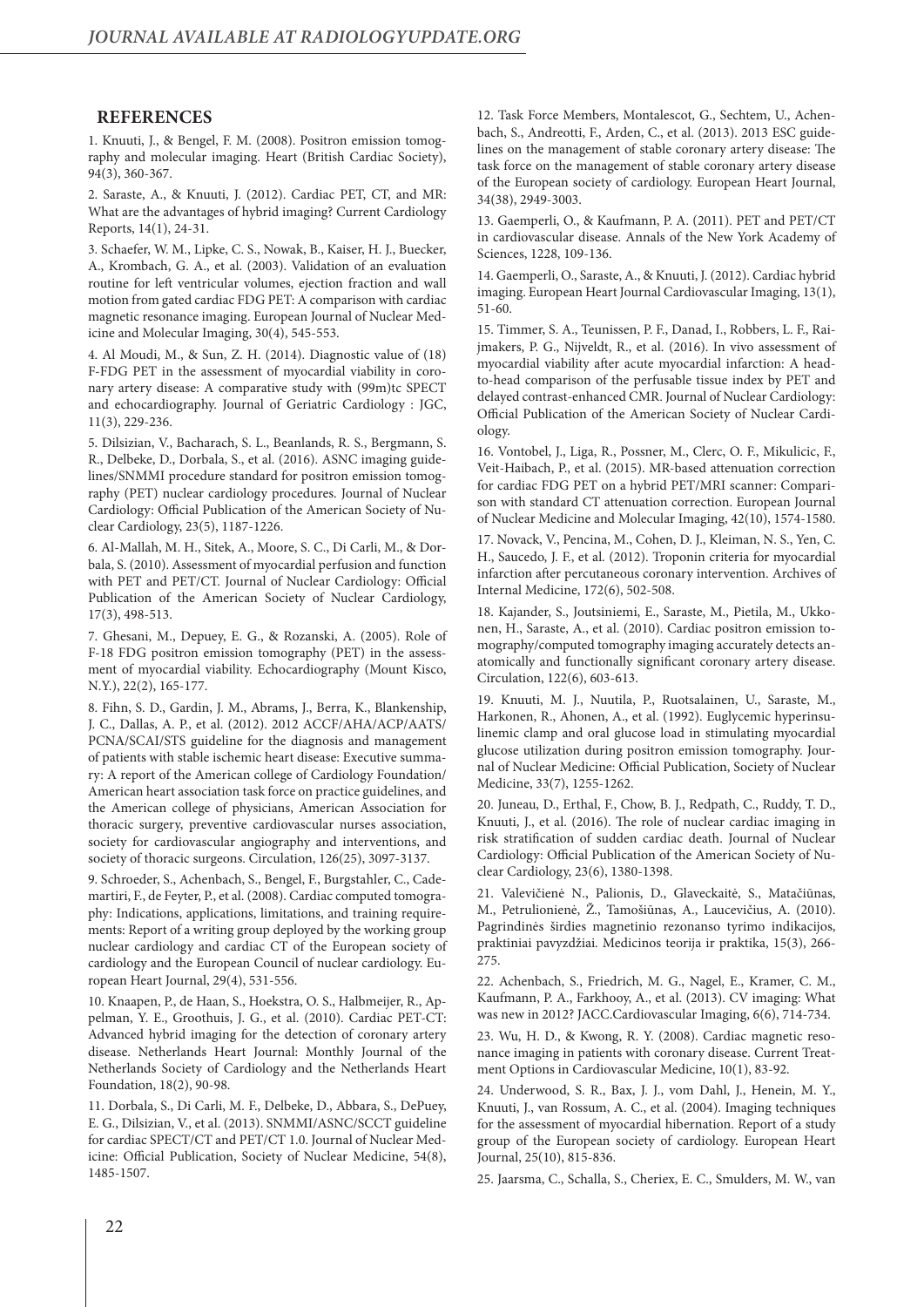Dongen, I., Nelemans, P. J., et al. (2013). Incremental value of cardiovascular magnetic resonance over echocardiography in the detection of acute and chronic myocardial infarction. Journal of Cardiovascular Magnetic Resonance: Official Journal of the Society for Cardiovascular Magnetic Resonance, 15, 5-429X-15-5.

26. Kim, R. J., Wu, E., Rafael, A., Chen, E. L., Parker, M. A., Simonetti, O., et al. (2000). The use of contrast-enhanced magnetic resonance imaging to identify reversible myocardial dysfunction. The New England Journal of Medicine, 343(20), 1445-1453.

27. Schwitter, J., Nanz, D., Kneifel, S., Bertschinger, K., Buchi, M., Knusel, P. R., et al. (2001). Assessment of myocardial perfusion in coronary artery disease by magnetic resonance: A comparison with positron emission tomography and coronary angiography. Circulation, 103(18), 2230-2235.

28. Knuesel, P. R., Nanz, D., Wyss, C., Buechi, M., Kaufmann, P. A., von Schulthess, G. K., et al. (2003). Characterization of dysfunctional myocardium by positron emission tomography and magnetic resonance: Relation to functional outcome after revascularization. Circulation, 108(9), 1095-1100.

29. Ponikowski, P., Voors, A. A., Anker, S. D., Bueno, H., Cleland, J. G., Coats, A. J., et al. (2016). 2016 ESC guidelines for the diagnosis and treatment of acute and chronic heart failure. Revista Espanola De Cardiologia (English Ed.), 69(12), 1167.

30. Morton, G., Chiribiri, A., Ishida, M., Hussain, S. T., Schuster, A., Indermuehle, A., et al. (2012). Quantification of absolute myocardial perfusion in patients with coronary artery disease: Comparison between cardiovascular magnetic resonance and positron emission tomography. Journal of the American College of Cardiology, 60(16), 1546-1555.

31. Kuhl, H. P., Beek, A. M., van der Weerdt, A. P., Hofman, M. B., Visser, C. A., Lammertsma, A. A., et al. (2003). Myocardial viability in chronic ischemic heart disease: Comparison of contrast-enhanced magnetic resonance imaging with (18)F-fluorodeoxyglucose positron emission tomography. Journal of the American College of Cardiology, 41(8), 1341-1348.

32. F Piepoli, M. (2017). 2016 European guidelines on cardiovascular disease prevention in clinical practice: The sixth joint task force of the European society of cardiology and other societies on cardiovascular disease prevention in clinical practice (constituted by representatives of 10 societies and by invited experts). International Journal of Behavioral Medicine.

33. Mirties priežasčių registras. Mirties priežastys 2016. Higienos instituto Sveikatos informacijos centras. ISSN 1392–9186. Link: http://www.hi.lt/uploads/pdf/leidiniai/Statistikos/Isankstiniai%20duomenys\_2016.pdf

34. Boerma, T., Eozenou, P., Evans, D., Evans, T., Kieny, M. P., & Wagstaff, A. (2014). Monitoring progress towards universal health coverage at country and global levels. PLoS Medicine, 11(9), e1001731.

35. San Roman JA, Candel Riera J, Arnold J. Quantitative analysis of left ventricular function as a tool in clinical research, theoretical barrier of methodology. Rev Esp Cardiol 2009; 62: 535–551

36. Achenbach, S., Friedrich, M. G., Nagel, E., Kramer, C. M., Kaufmann, P. A., Farkhooy, A., et al. (2013). CV imaging: What was new in 2012? JACC.Cardiovascular Imaging, 6(6), 714-734.

37. Yang, Y., Yam, Y., Chen, L., Aljizeeri, A., Aliyary Ghraboghly, S., Al-Harbi, I., et al. (2016). Erratum to: Assessment of left ventricular ejection fraction using low radiation dose computed tomography. Journal of Nuclear Cardiology: Official Publication of the American Society of Nuclear Cardiology, 23(3), 422.

38. Demir H, Tan YZ, Kozdag G et al. Comparison of gated

SPECT, echocardiography and cardiac magnetic resonance imaging for the assessment of left ventricular ejection fraction and volumes. Ann Saudi Med 2007; 27: 415–420

39. Danesh-Sani, S. H., Zakavi, S. R., Oskoueian, L., & Kakhki, V. R. (2014). Comparison between 99mTc-sestamibi gated myocardial perfusion SPECT and echocardiography in assessment of left ventricular volumes and ejection fraction--effect of perfusion defect and small heart. Nuclear Medicine Review.Central & Eastern Europe, 17(2), 70-74.

40. Shapiro, E. (1983). The first textbook of electrocardiography. Thomas Lewis: Clinical electrocardiography. Journal of the American College of Cardiology, 1(4), 1160-1161.

41. Srivatsava, M. K., Indirani, M., Sathyamurthy, I., Sengottuvelu, G., Jain, A. S., & Shelley, S. (2016). Role of PET-CT in the assessment of myocardial viability in patients with left ventricular dysfunction. Indian Heart Journal, 68(5), 693-699.

42. Qayyum, A. A., Qayyum, F., Larsson, H. B., Kjaer, A., Hasbak, P., Vejlstrup, N. G., et al. (2017). Comparison of rest and adenosine stress quantitative and semi-quantitative myocardial perfusion using magnetic resonance in patients with ischemic heart disease. Clinical Imaging, 41, 149-156.

43. Chua T, Yin LC, Thiang TH, Choo TB, Ping DZ, Leng LY. Accuracy of the automated assessment of left ventricular function with gated perfusion SPECT in the presence of perfusion defects and left ventricular dysfunction: correlation with equilibrium radionuclide ventriculography and echocardiography. J Nucl Cardiol 2000; 7: 301–311

44. Kakhki VR, Zakavi SR, Sadeghi R. Comparison of two software in gated myocardial perfusion single photon emission tomography, for the measurement of left ventricular volumes and ejection fraction, in patients with and without perfusion defects. Hell J Nucl Med 2007; 10: 19–23

45. Kakhki VR, Sadeghi R. Gated myocardial perfusion SPECT in patients with a small heart: effect of zooming and filtering. Clin Nucl Med 2007; 32: 404–406 11.

46. Kakhki VRD, Zakavi SR, Sadeghi R, Emadzadeh MR, Vejdani A. Normal values of left ventricular functional indices in gated 99mTc-MIBI myocardial perfusion SPECT. Iran J Nucl Med 2008; 16: 14–19.

47. Esmaeilzadeh, M., Parsaee, M., & Maleki, M. (2013). The role of echocardiography in coronary artery disease and acute myocardial infarction. The Journal of Tehran Heart Center, 8(1), 1-13.

48. Angelidis, G., Giamouzis, G., Karagiannis, G., Butler, J., Tsougos, I., Valotassiou, V., et al. (2017). SPECT and PET in ischemic heart failure. Heart Failure Reviews, 22(2), 243-261.

49. Heo, R., Nakazato, R., Kalra, D., & Min, J. K. (2014). Noninvasive imaging in coronary artery disease. Seminars in Nuclear Medicine, 44(5), 398-409.

50. Camici, P. G., Prasad, S. K., & Rimoldi, O. E. (2008). Stunning, hibernation, and assessment of myocardial viability. Circulation, 117(1), 103-114.

51. Bateman, T. M., Heller, G. V., McGhie, A. I., Friedman, J. D., Case, J. A., Bryngelson, J. R., et al. (2006). Diagnostic accuracy of rest/stress ECG-gated rb-82 myocardial perfusion PET: Comparison with ECG-gated tc-99m sestamibi SPECT. Journal of Nuclear Cardiology: Official Publication of the American Society of Nuclear Cardiology, 13(1), 24-33.

52. Javadi MS, Lautamaki R, Merrill J, et al. Definition of vascular territories on myocardial perfusion images by integration with true coronary anatomy: A hybrid PET/CT analysis. J Nucl Med. 2010;51:198–203